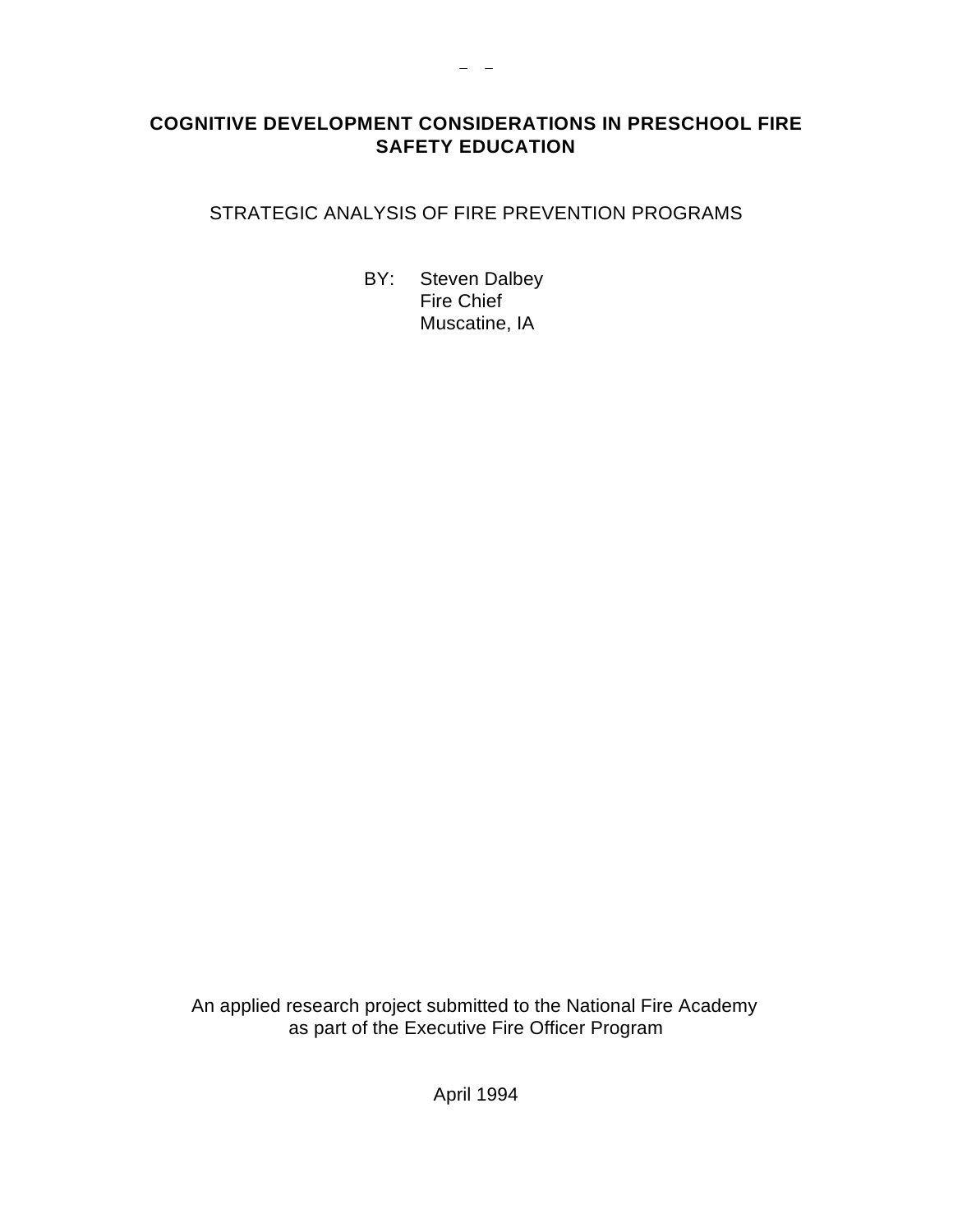#### **ABSTRACT**

According to the National Center for Health Statistics (NCHS), data from the National Vital Statistics System show that the 1991 death rate from fire and burns for children age one to four was 4.1 per 100,000 population. This compared to a rate of .92 per 100,000 population for children aged 5 to 19. One of the problems associated with reaching this high-risk group, given their age and related thinking skills, is making the limited opportunities to teach preschoolers fire safety as meaningful to them as possible.

The purpose of this research project was to establish some basic criteria for the evaluation of fire safety lessons for preschoolers, in consideration of their unique cognitive abilities.

A descriptive research procedure was conducted to determine the current theories of educational psychology, as they relate to the cognitive development of preschoolers. This research project studied the cognitive abilities of preschool children, including teaching strategies, and made application of the results to teaching fire safety and evaluating current programs. Research questions to be answered included the following:

- 1. What are some of the basic principles of learning?
- 2. What cognitive processes occur in children?
- 3. How are those processes different in children than adults?
- 4. What are some characteristics of fire safety lesson plans developed in consideration of the unique cognitive abilities of preschoolers?
- 5. How do current Muscatine Fire Department fire safety lessons for preschoolers fit those characterizations?

The physiology of brain development was researched, along with teaching strategies directed at that particular age group of children. On the basis of that information, an association was made between general teaching concepts and specific fire safety messages. Current fire safety programs of the Muscatine Fire Department were evaluated against those conclusions, and modifications were made to programs where indicated by the research.

Recommendations were made to change certain portions of the preschool programs that are currently in use where it appeared that language, terminology, or the method used were not consistent with the cognitive abilities of the children.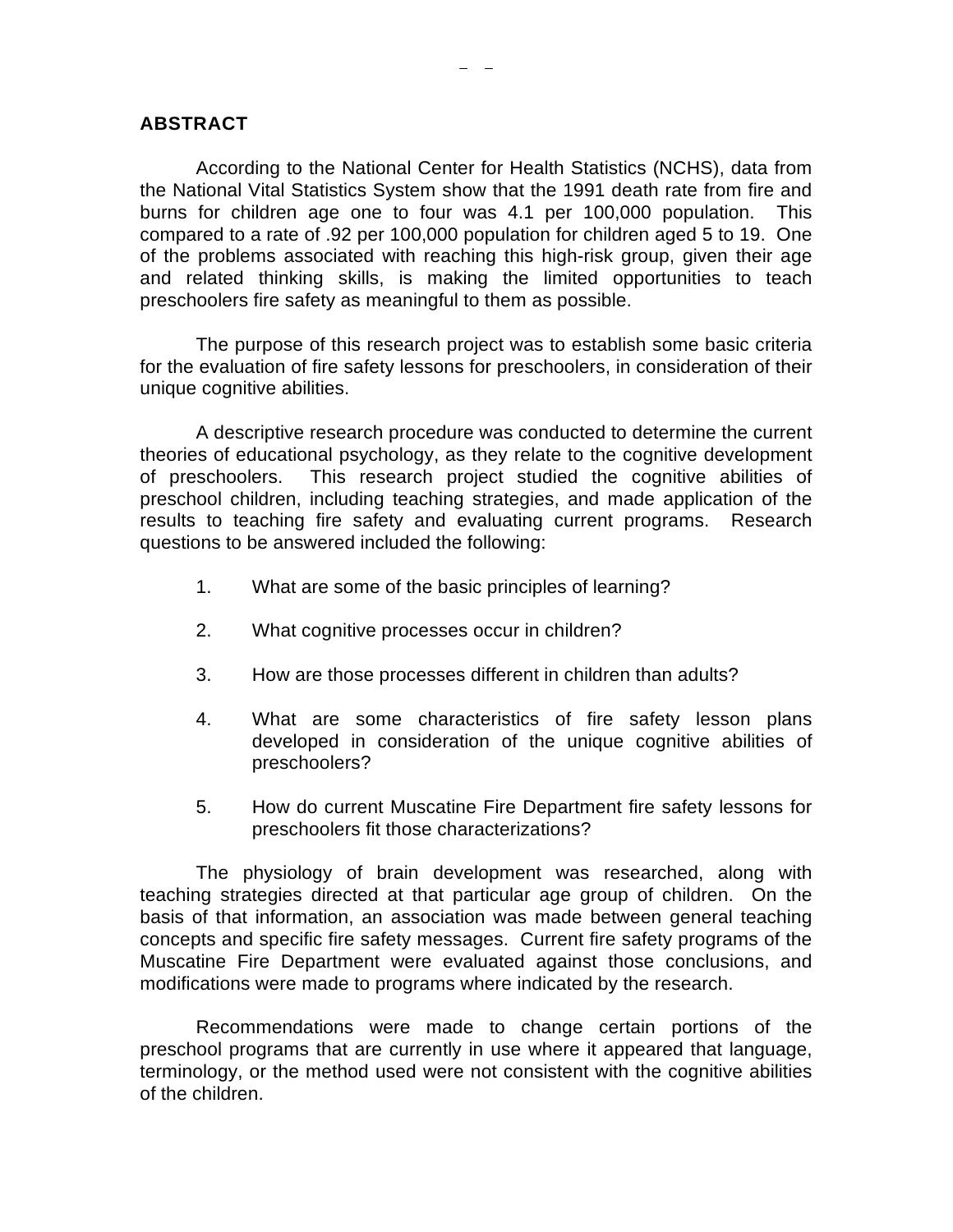The findings of the project included a distinct need to consider the cognitive abilities of the audience. On the basis of the research, it was apparent that changes in the programs were necessary in order for the messages to be as meaningful as possible for this high-risk group, with whom our opportunities to teach are limited.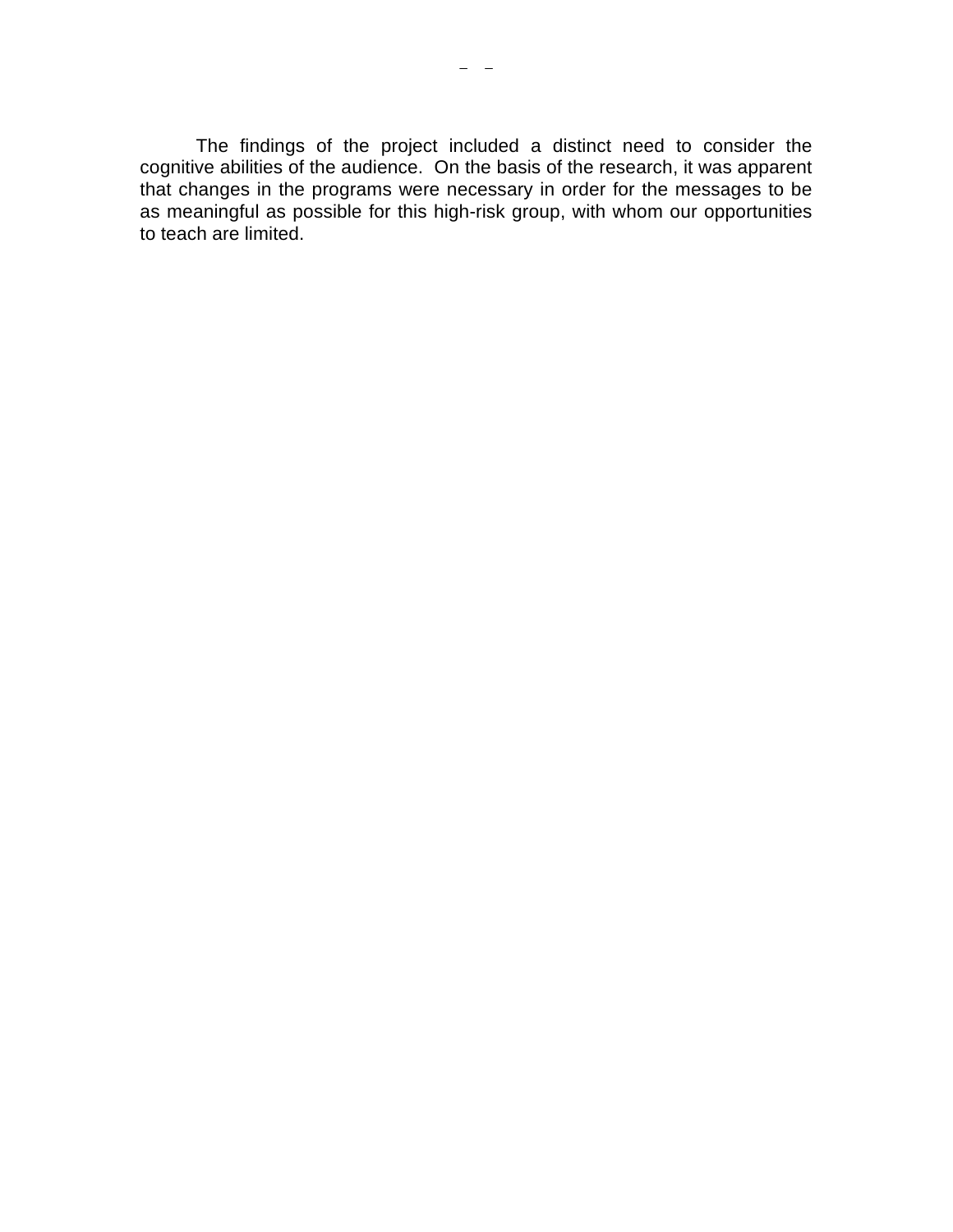### **INTRODUCTION**

### **Problem Statement**

According to the National Center for Health Statistics (NCHS), data from the National Vital Statistics System show that the 1991 death rate from fire burns for children age one to four was 4.1 per 100,000 population. This compared to a rate of .92 per 100,000 population for children aged 5 to 19. One of the problems associated with reaching this high-risk group, given their age and related thinking skills, is making the limited opportunities to teach preschoolers fire safety as meaningful to them as possible.

### **Purpose Statement**

The purpose of this research project was to establish some basic criteria for the evaluation of fire safety lessons for preschoolers, in consideration of their unique cognitive abilities.

A descriptive research procedure was conducted to determine the current theories of educational psychology, as they relate to the cognitive development of preschoolers. The physiology of brain development was researched, along with teaching strategies directed at that particular age group of children. On the basis of that information, an association was made between general teaching concepts and specific fire safety messages. Current fire safety programs of the Muscatine Fire Department were evaluated against those conclusions, and modifications were made to programs where dictated by the results.

Research questions to be answered included the following:

- 1. What are some of the basic principles of learning?
- 2. What cognitive processes occur in children?
- 3. How are those processes different in children than adults?
- 4. What are some characteristics of fire safety lesson plans developed in consideration of the unique cognitive abilities of preschoolers?
- 5. How do current Muscatine Fire Department fire safety lessons for preschoolers fit those characterizations?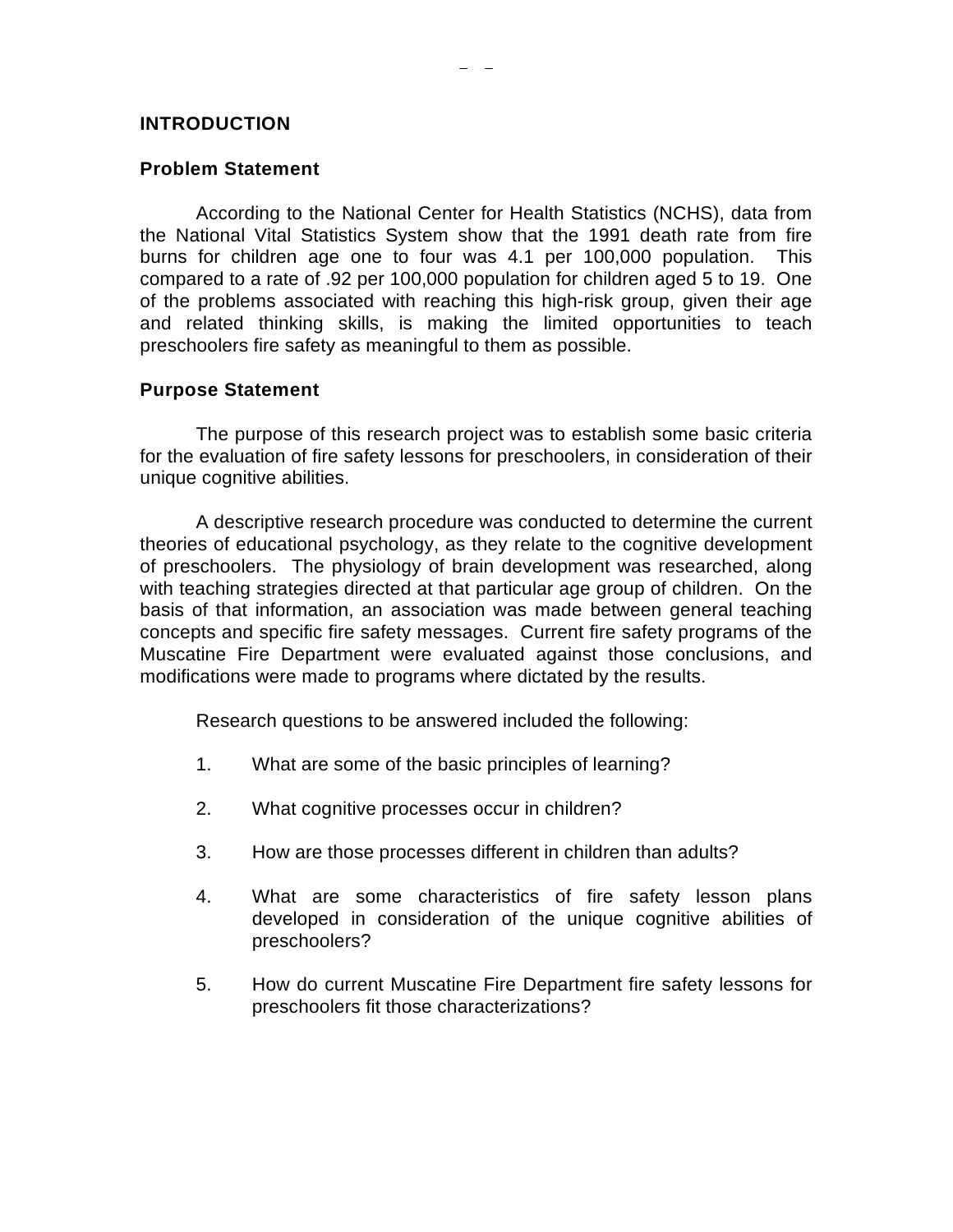#### **BACKGROUND AND SIGNIFICANCE**

In 1991 (NCHS) 620 children under the age of five died as a result of fire and burn injuries. At a rate of 4.1 deaths per 100,000 population, this represents a rate over four times that for children aged 5 to 19, which was .92 per 100,000 population. Children in that age group are considered to be a highrisk group because of the high incidence of fire related to them, and the disparate effects of fire on them. Preschoolers are typically ill-prepared to respond in a meaningful way to a life-threatening situation. They are as likely to hide from fire as to flee, and they are largely dependent upon adults to make their environment fire-safe, as well as to rescue them when those efforts fail.

They are a difficult group to reach with fire safety messages, for a number of reasons. One problem is accessing them in the first place. Many children do not attend an organized preschool prior to entering kindergarten. Another problem is their age, as it relates to their ability to understand and remember the fire safety messages that were presented to them.

Many firefighters have taken on the role of educator, in an attempt to reduce the incidence of fire, with particular emphasis on the at-risk groups. While the intent is good, there should be some consideration given to the abilities of very young children to grasp the messages the firefighters are trying to send. The mechanics of the learning process is a very complex subject, but one that should not be ignored in the program development process. Mayer (1987) stated the following:

The child is not a miniature adult who lacks only great quantities of knowledge. Instead, the child at any stage possesses modes of representing and processing information that are quite different from adult thinking. Thus instructional experiences will be useful only if they are matched to the child's level of cognitive development (pp. 42-43).

The relevance of this project to the Muscatine Fire Department lies in the extensive fire prevention programs conducted in the school system on an ongoing basis. A formal written curriculum for preschoolers is currently in the development process. In addition, firefighters present programs to children, beginning in the preschools, throughout the elementary grades. The written curriculum, intended to be presented by the preschool teachers during the school year, will be supplemented with the presentations made by firefighters.

Likewise, the effectiveness of preschool public education, whether accident prevention generally, or fire protection specifically, is directly related to the National Fire Academy course, *Strategic Analysis of Fire Prevention Programs*. Given the few opportunities fire safety educators have to reach this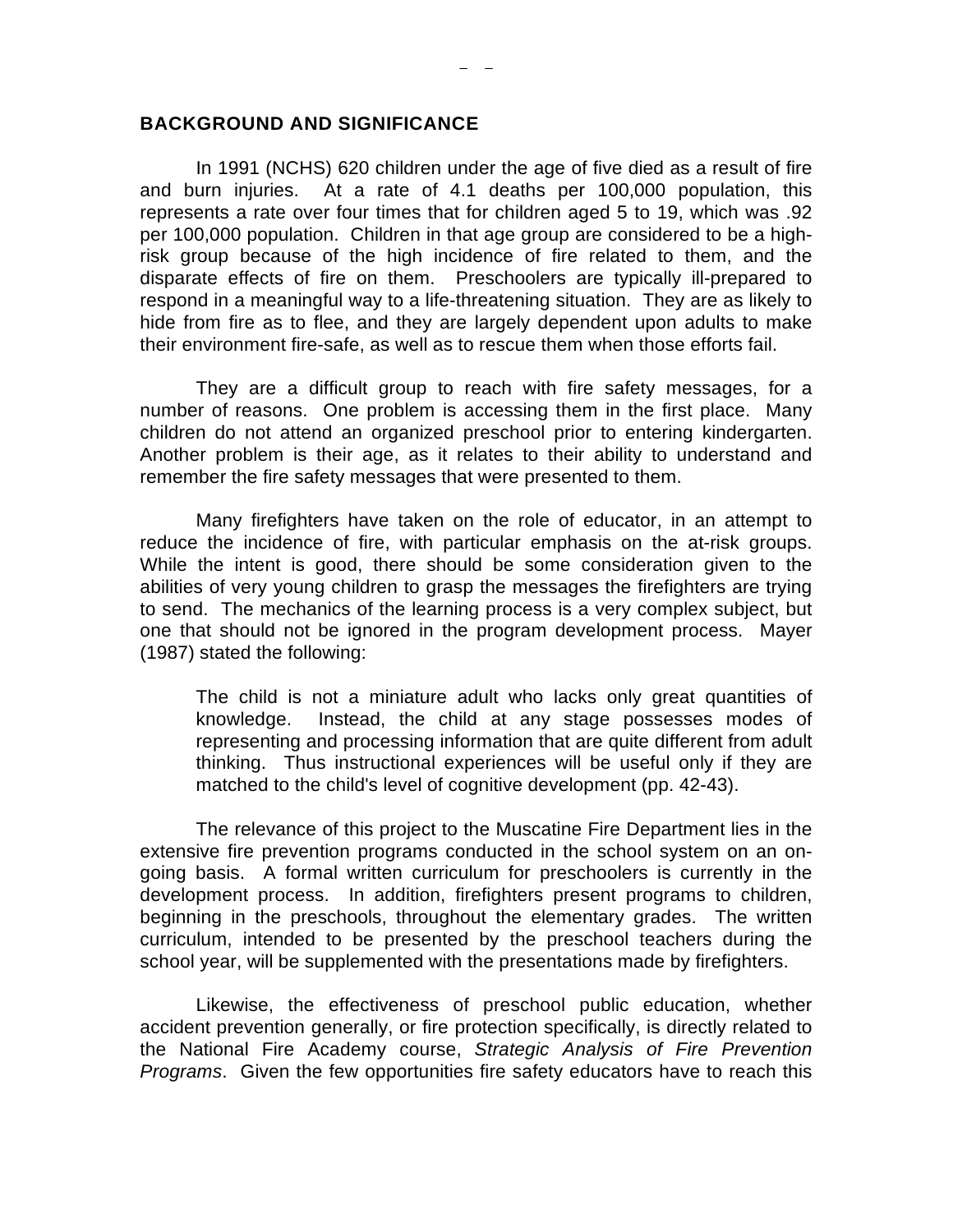high-risk group, it is imperative that the messages have a meaningful impact on the children.

#### **LITERATURE REVIEW**

The Literature Review began with research on basic brain structure and function. Thinking, learning, understanding, and processing of information are all functions of the brain. Healy (1987) describes a process of brain cell formation, beginning as early as three weeks after conception, multiplying faster than any other body cells, until approximately six months after birth.

Dr. Paul MacLean, of the National Institute of Mental Health, describes it as a triune brain, or three distinct structures tied together (Healy, 1987, p. 15). At the base of the brain, rooted below the level of consciousness, is a layer responsible for instinctive behaviors such as feeding, socialization, and territorial behaviors. This area is known as the *r-complex*.

The *limbic system*, which lies on top of the r-complex, is the seat of emotion. Like the r-complex, it functions without input from the rational, intellectual areas of the brain. This area, according to Healy (1987), "... confers tendencies to nurture the young, to flee when frightened, and to play" (p. 16), providing a hidden agenda for our behavior, which may play into our ability, or lack thereof, to control feelings.

The top layer, the *cortex*, lies like a blanket over the lower areas. The cortex is responsible for, among other activities, vision, hearing, and spatial understanding (Healy, 1987). As Healy describes it. "At birth it is like an untracked plain, but it soon begins to increase its topography of folds and fissures, its surface area, and its thinking power.... The first two years are a period of dynamic growth for the cortex" (p. 18). Healy's narrative of subsequent brain development includes the description of a process of nerve cell growth which is enriched by repeated use. The last part of the cortex to develop fully is the portion responsible for reasoning, memory, and judgment. It is a very complex process, not entirely understood, but, "The more work the brain does, the more it becomes capable of doing" (p. 19), progressing geometrically.

In order to fully understand the development of the information processing function of the brain, a basic understanding of the brain cell function is necessary. The information transmitters of the brain are called *neurons*. Appendix A shows diagrams of mature and immature neurons. Messages travel from neuron to neuron from the *dendrites*, through the cell body and the *axon*, to the *axonic* fibers. The area where the axonic fibers of one neuron and the dendrites of the next approach is called the *synapse*. Messages travel from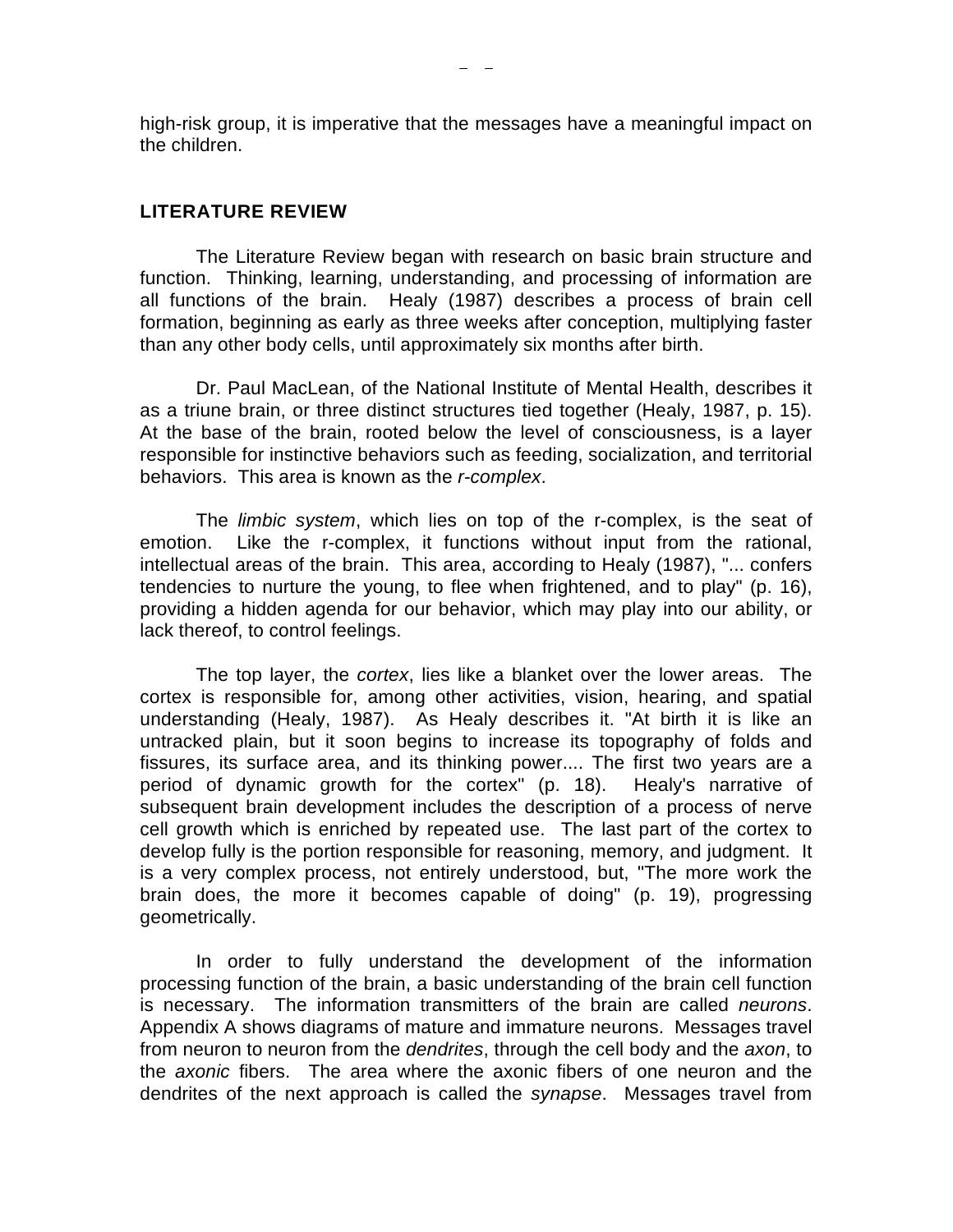neuron to neuron through this space, known as the *synaptic cleft* (McConnell, 1989).

The difference between an immature and mature neuron, in part, is the development of the dendrites and the axon. As the brain is stimulated through what is heard, felt, tasted, etc., the neurons fire the messages from one to another, building new physical connections. The brain cells which develop synapses grow and develop, and those that don't, die. Stimulated connections are strengthened by repeated use (Healy, 1987).

In addition, there is a natural maturing process, called *myelination*, where the message-sending component of the neuron develops, which speeds messages through the system. Prior to that maturation, messages are sent, but erratically and inefficiently. As described by Healy (1987):

The order of myelination formation is set by nature; overall, it starts at the top of the spine and moves up to higher, more complex, brain structures.... Common sense tells us that it is useless to try and get a newborn to walk alone, but at about one year, when those connections have myelinated, it may be difficult to prevent. Myelin formation appears to occur in cycles that precede the child's mastery of increasingly complex learning (p. 26).

In the context of brain development, then, we may try to force instruction on the children, but trying to speed the process through unfinished neural pathways, in manners inconsistent with their developmental abilities, may be counterproductive. Healy (1987) states, "There is good evidence that environments which provide appropriate and loving stimulation facilitate brain development" (p. 22). Healy warns that there is an appropriate amount of stimulation, and that overstimulation can cause emotional pressures which inhibit the ability of the neurons, the information transmitters of the brain, to send or receive the desired signals. Healy states:

So, although we can certainly stimulate development of cell networks when they are ready, many aspects of this growth cannot be rushed... It is possible to force skills by intensive instruction, but this may cause the child to use immature, inappropriate neural networks and distort the natural growth process... Moreover, the pressure which surrounds such learning situations may leave permanent emotional debris. There is an order in which learning is programmed to take place; while it can be encouraged, it need not be forced (pp. 26-28).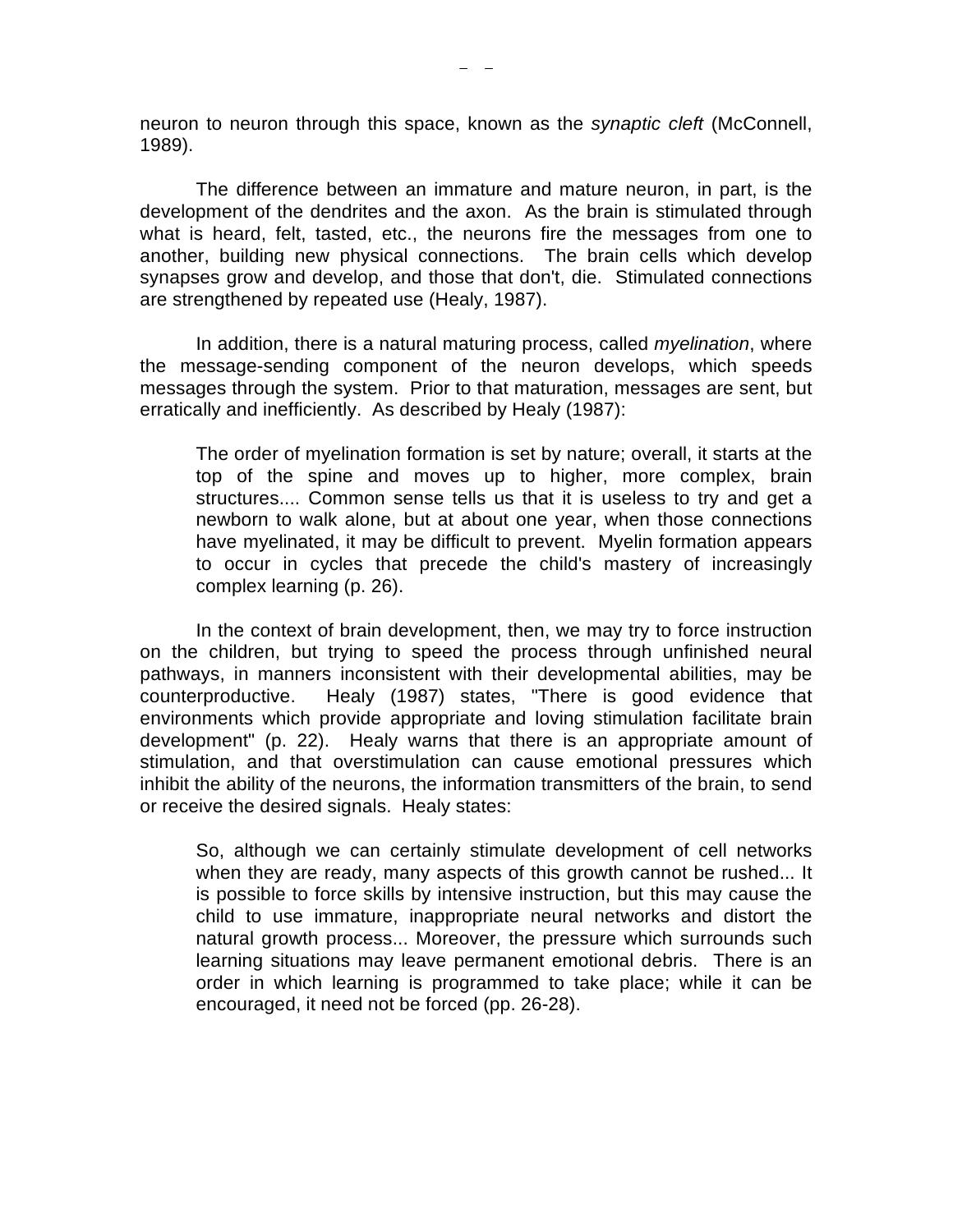This understanding of the structures and complexities of the brain is necessary for understanding how teaching relates to learning. "Defining children's work is easier if we try to understand how thinking and learning changes at different ages" (Healy, 1987, p. 46).

Jean Piaget, a noted Swiss psychologist, is well known for his work in the area of cognitive development, finding his way into all of the literature resources on educational psychology. Healy (1987) observed that, "Although Piaget himself never wanted to tie his ideas to brain science, the connection appears to be inescapable" (p. 46).

At this point, the focus of the Literature Review changed from the physiology of brain development to the field of cognitive development. According to McConnell (1989), "Cognitive development refers to development in children of such mental activities as perception, memory, imagery, language, concept formation, problem solving, reasoning, and decision making" (p. 399).

The subject of cognitive development in children is a relatively small part of a very broad subject. The purpose of this part of the Literature Review was to examine available documents related to learning, teaching, child development, and child psychology in an attempt to narrow the focus of the research to a manageable, relevant topic. Even after limiting the scope of the research, it became clear that the spectrum of available information and opinions of leading researchers is very wide. In addition, as new theories are shared, researched, and published, there is no lack of hindsight by those in the field in reevaluating once-embraced theories of the past.

The Literature Review showed that developmental psychology includes a rather large number of related issues, and is a very complex integration of opinions, problems and analyses. There are few, if any, absolutes in terms of how children learn to process the vast array of sensory inputs they are exposed to minute by minute. While there are many theories and applications related to cognitive development, and how we process information, the Literature Review indicated that it was the theories of Jean Piaget that would have the greatest applications to this project.

Piaget (1972/1973, pp. 54-61), defined basic principles of cognitive development from infancy through adulthood. His theories are held in high regard today, although many alternative theories abound. Piaget defined four distinct stages of development, including the sensorimotor stage (birth to approximately two years), preoperational stage (approximately two to seven years), concrete operations (approximately seven to eleven years), and formal operations (approximately eleven years and older). According to Piaget (Woolfolk, 1987), the ages are approximate, depending upon the influence of several other factors, including biological maturation, social and physical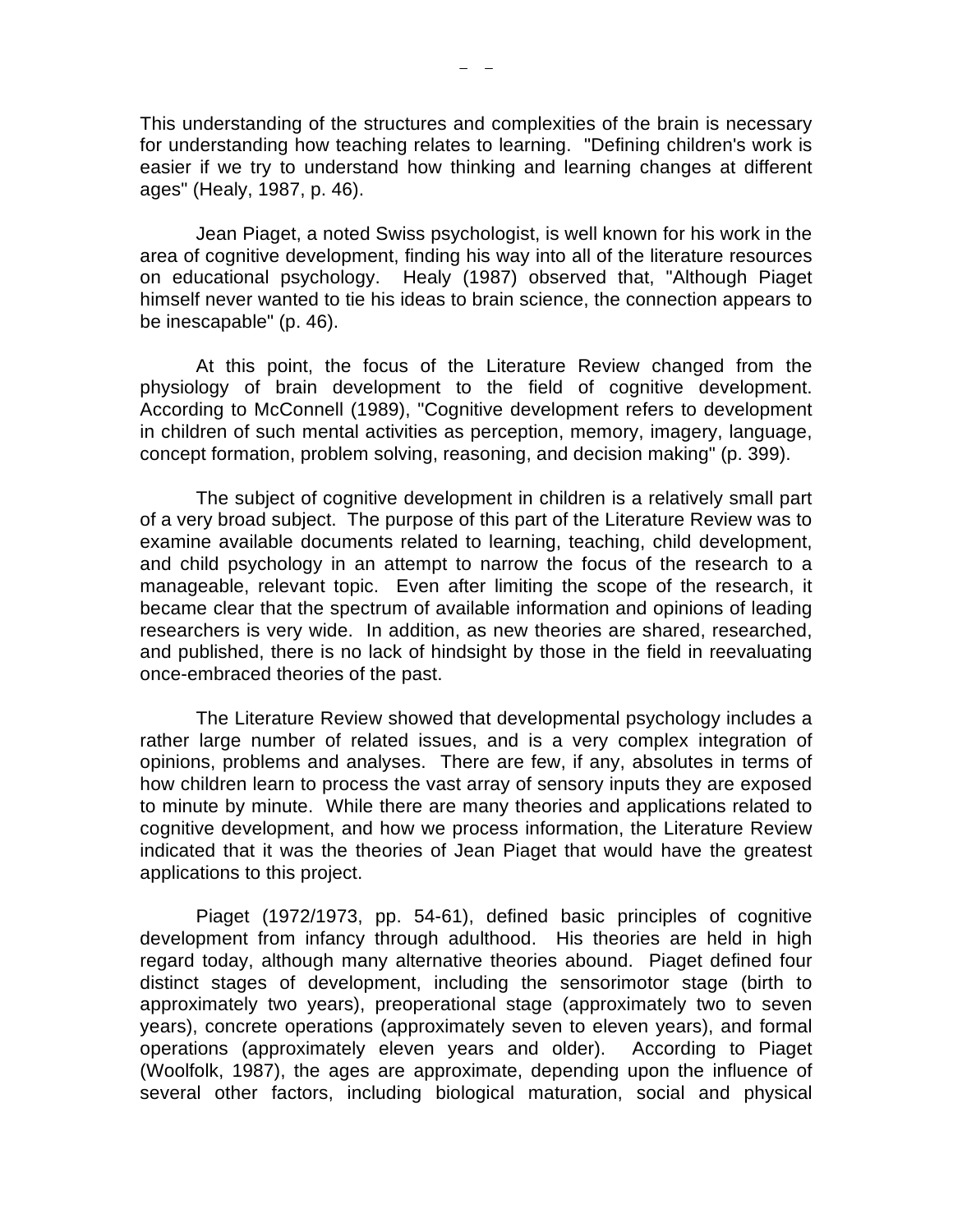environmental experiences, and an information processing mechanism he calls *equilibration.* 

Equilibration involves *assimilation*, making new information fit with what we already know, and *accommodation*, which means that we change our thinking to fit the new information. In other words, we are constantly trying to make sense of the information we receive, either by comparing it to what we already know (assimilation), or changing our thinking to match the new information (accommodation) (Woolfolk, 1987, pp. 53, 54).

Given Piaget's age guidelines, the preschoolers whom we wish to address fall into Piaget's preoperational stage. As the name implies, the prior stage, the sensorimotor stage, is characterized by development of motor skills. Sensorimotor intelligence is not very effective for planning ahead or keeping track of information. The preoperational stage expands on sensorimotor abilities, when the child begins to develop and carry out *operations*, or actions that are mentally, rather than physically, accomplished. Since the child at this stage is only beginning to master operations, it is called preoperational (Woolfolk, 1987).

It is also a period of language development. Words become more than ways to communicate for preoperational children. They are symbols by which children structure their world. The key to this, however, is that in so doing they attach meanings to words that suit themselves, but not necessarily the same as an adult would. They are also developing a more accurate sense of time, although their concept of time may still be somewhat different than that of an adult (Glover and Bruning, 1987).

An example of how those two concepts, language and time, demonstrate preoperational thinking was provided by Glover and Bruning (1987):

In telling a story, a child of one of the authors began, "Once upon a time, far, far, away--in Kansas City--and long, long, ago--last Tuesday..." She understood the past but her ideas of "long ago" were rather different from her father's (p. 121).

Piaget also described preoperational children as egocentric. Egocentrism in this case is not selfishness or pride. Rather it is simply that they often assume that everyone else shares their feelings, reactions, and perspectives (Woolfolk, 1987, p. 59). They tend to view themselves at the center of their universe. Because of this, they may not view things objectively, or reason as an adult would. As an example, the prospect of a parent needing to go to do the dishes instead of playing may frustrate a preoperational child, since they cannot see why you should bother with the dishes (Glover and Bruning, 1987, p. 120).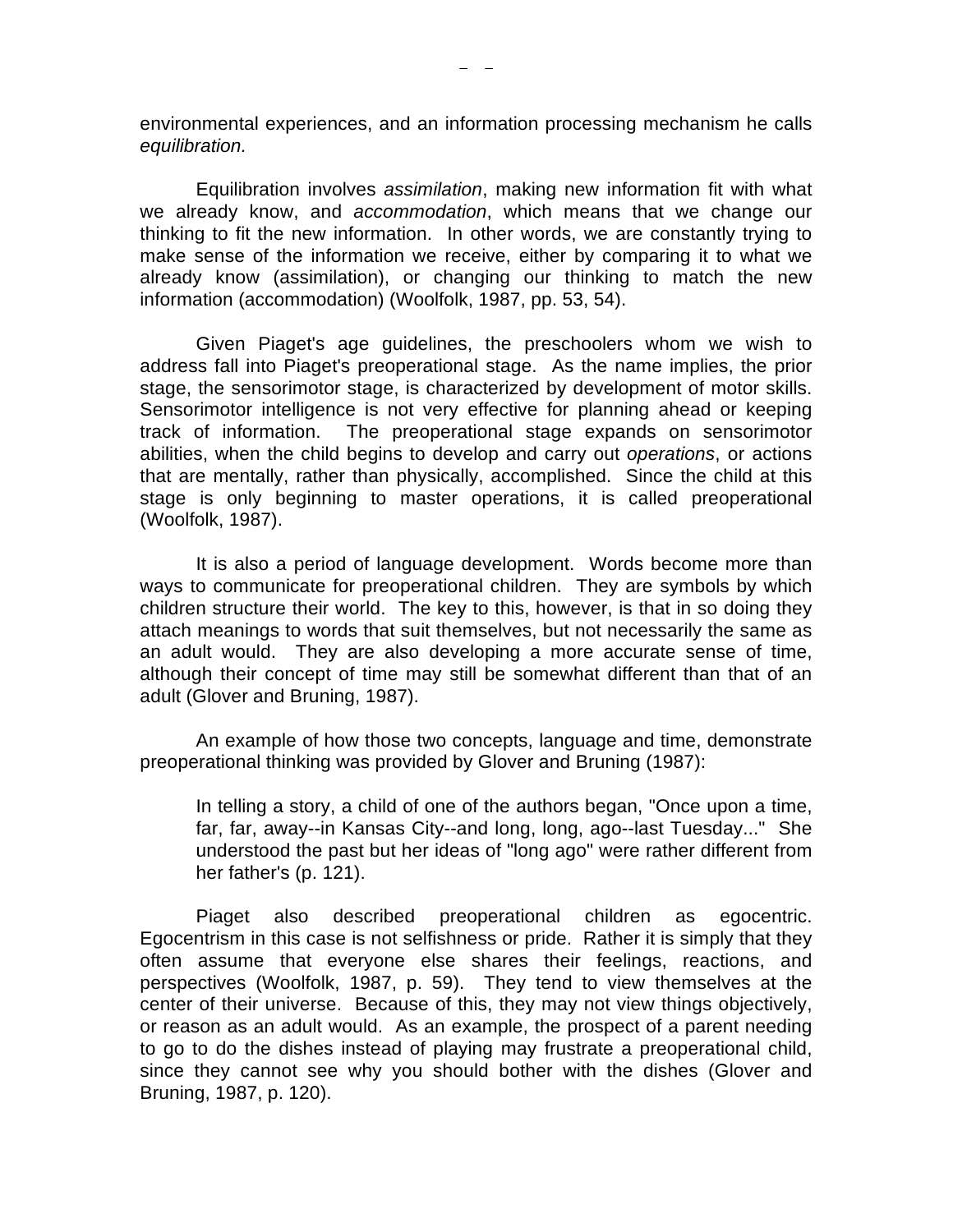The entire scope of Piaget's studies is massive, and difficult to fully comprehend. The need to develop a basic understanding is summarized by Mayer (1987) who states

The child is not a miniature adult who lacks only great quantities of knowledge. Instead, the child at any stage possesses modes of representing and processing information that are quite different from adult thinking. Thus instructional experiences will be useful only if they are matched to the child's level of cognitive development.... This theme can also be summarized by saying that the intellectual growth of a child depends both on the characteristics of the child at the time of instruction and on the characteristics of the instruction (pp. 42, 43).

Mayer (1987) also states that, "Especially in preschool and elementary school, experience with appropriate concrete objects is crucial" (p. 43). That message carried the Literature Review into the next arena, regarding the practical application of what has been revealed to this point. As Glover and Bruning (1987) put it, "No psychology, regardless of how interesting, is useful unless it can be related to actual situations and problems" (p. 40). Guidelines for teaching children, in consideration of their cognitive development and information processing abilities, were provided in at least two of the resources reviewed.

Woolfolk (1987) makes recommendations, specifically for teaching preoperational children. Some of those included the following:

- 1. Use concrete props and visual aids whenever possible. Don't explain with words alone.
- 2. Make instructions relatively short, using actions as well as words.
- 3. Don't expect the students to be able consistently to see the world from someone else's point of view.
- 4. Be sensitive to the possibility that students may have different meanings for the same word or different words for the same meaning (p. 60).

Glover and Bruning (1987) provide "Applications for Teaching: Piaget's Theory," which covers the issue from a cognitive development standpoint. Some of those included: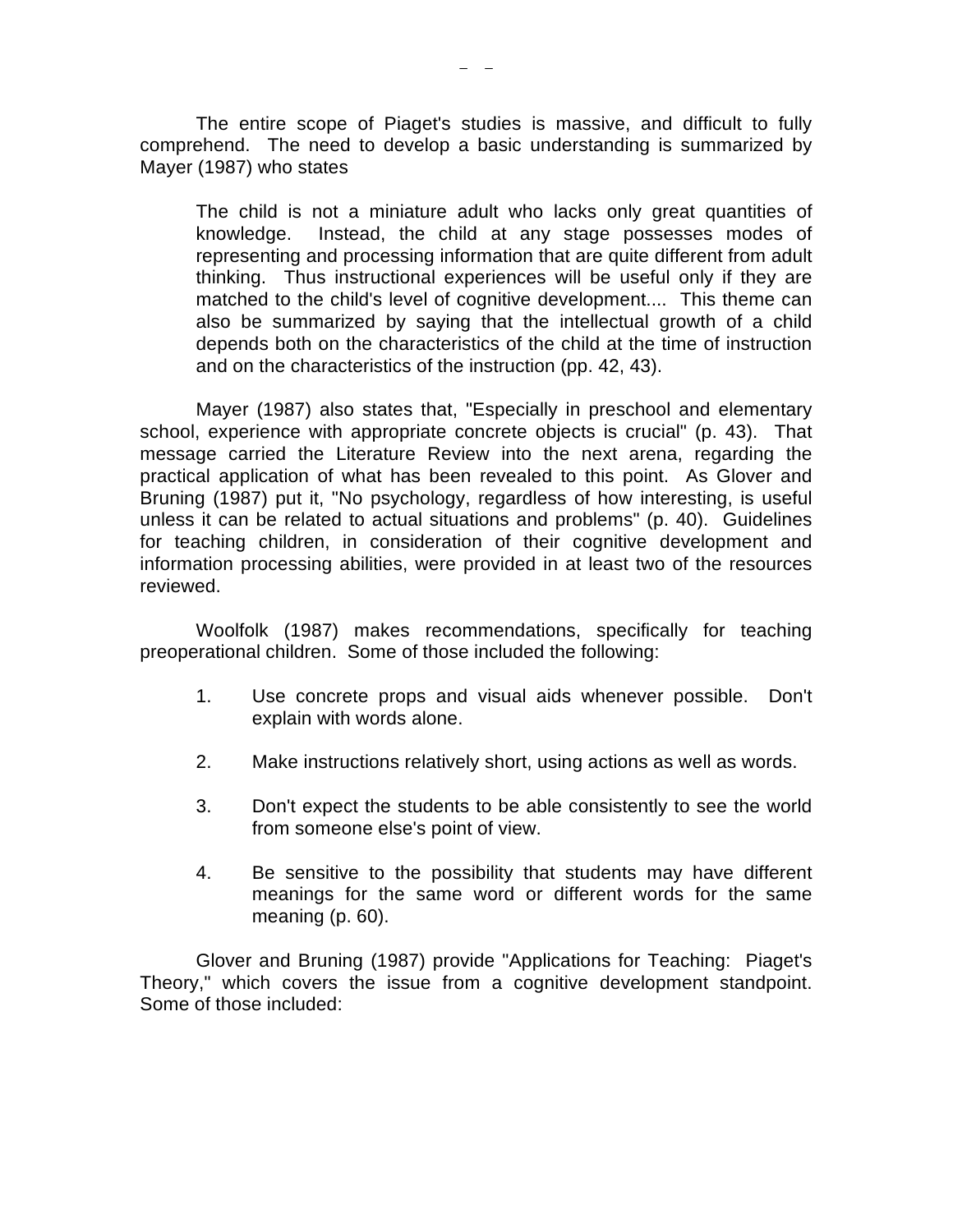- 1. Remember that students construct their knowledge. [This point is based on Piaget's emphasis that children are trying to make sense of their environment, taking in information, and] ...trying to construct their own new understandings.
- 2. Recognize the developmental basis for learning. [That basis is prior knowledge.] Faulty or poorly-organized prior knowledge may make genuine understanding of new material impossible.
- 3. Aim for moderate levels of novelty. Students learn best if presented with new material slightly beyond their present understanding.
- 4. Value the students' point of view. The student who does not understand may not simply lack knowledge but may have an entirely different way of looking at things (pp. 128, 129).

Glover and Bruning (1987) also provide applications for teaching based upon information-processing views of learning, summarized as follows:

- 1. Students are active processors of information.... What is learned will depend not only on the actual content but also on what the student already knows and on how the student processes the information received.
- 2. Learning is most likely to occur when information is made meaningful to students. [This refers to prior interest, knowledge, or experience, or a particular concern of the student.]
- 3. Reduce the memory requirements of the task to a minimum. [This point refers to providing information which can be processed through accommodation and assimilation, without introducing too much disequilibrium.]
- 4. Allow students the opportunity to manipulate objects directly (pp. 131, 132).

# **Summary**

The Literature Review was critical to the success of the project. It was upon the findings of experts in the field of educational psychology that the report was based. Information processing is a function of the brain, and cognitive development research done by others established the foundation for understanding the basics of information processing in a young child's mind.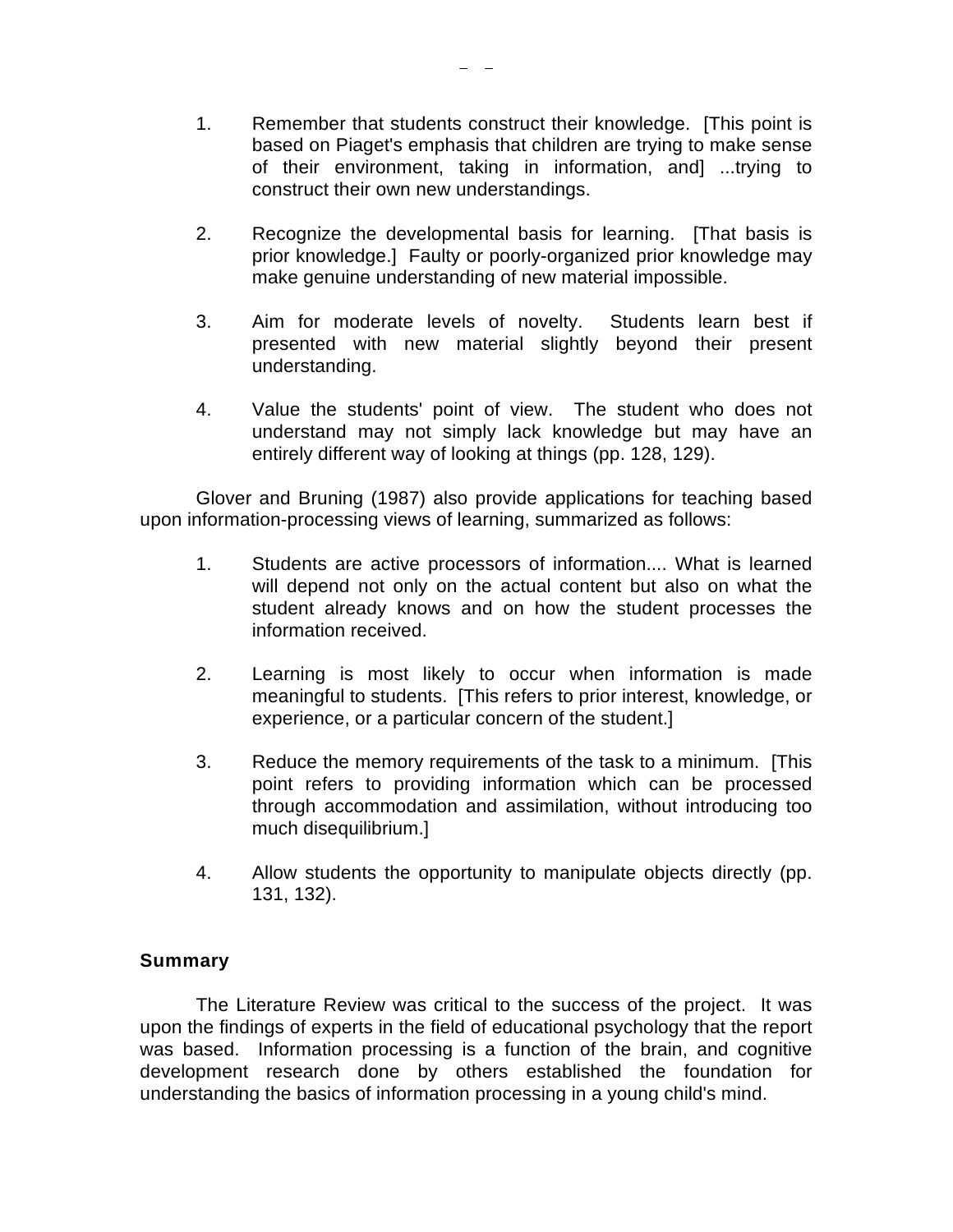In addition, the work of others, specifically in the area of cognitive development, established the basis for the evaluation of current fire safety programs. The recommendations of authors, with respect to the practical applications of the various findings, regarding teaching preschoolers, were used to develop the guidelines for evaluation.

#### **PROCEDURES**

The Literature Review constituted a major part of this project. It was necessary to separate, from an extensive amount of information on the issues related to child development, the information that dealt with a particular age group of children. At the same time, it required that the information available be narrowed down to that which is applicable to a particular group of educators, firefighters, whose opportunities to interact with any particular group of children are limited, and short-lived. Therefore, the time spent with them must be as productive as possible, in consideration of the children's cognitive and information-processing abilities, in addition to a relatively short attention span.

The Literature Review began with a study of brain structure and function. A cursory study of the anatomy of the brain was conducted. Following that, the research expanded into the area of cognitive development, focusing on the developmental characteristics of preschoolers. A review of some practical teaching applications led to the development of evaluation criteria related to fire safety lessons.

In consideration of the information gathered at that point, the next step taken was the evaluation of the current fire safety programs being delivered by the Muscatine Fire Department. A list of evaluation questions was created to lay the groundwork for the analysis. Those were

- (a) What words are used that might not be considered household words for preschoolers (i.e., fire service jargon)?
- (b) What words are used that might have more than one clear meaning to a preschooler?
- (c) Are the messages likely to build on prior knowledge or past experiences of the average preschooler?
- (d) What conceptual pictures are the children expected to form in their minds, and how might those concepts be formulated in a child's mind, which are inconsistent with the presenter's intent?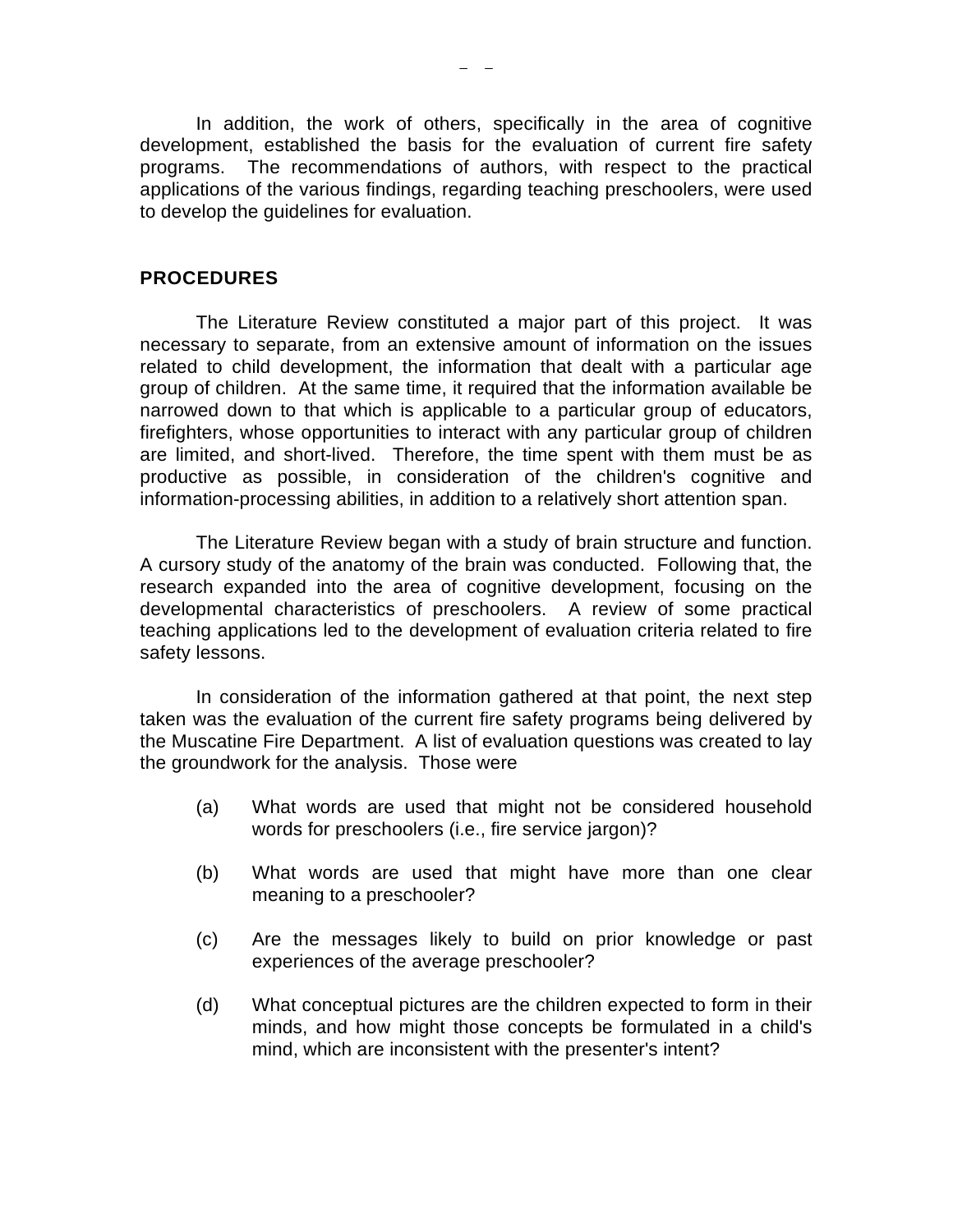- (e) Are the messages being presented from the point of view of a preschooler, or from the point of view of a firefighter?
- (f) Are there any hands-on portions, where applicable, to reinforce learning?
- (g) Are props available to illustrate the lesson?
- (h) Is the message action-oriented, or in the form of a lecture?

The Muscatine Fire Department delivers fire safety messages to preschoolers in two formats. The first is a curriculum distributed by the Iowa State Fire Marshal's Office entitled *Kid Safe Program*, a product of the efforts of members of the Oklahoma City Fire Department's Early Child Development Task Force (1992). The *Kid Safe* curriculum includes nine lessons on a variety of fire and burn safety topics. The curriculum is designed to be delivered by preschool teachers.

A second approach is used where a company of firefighters schedules a time to visit the preschool and delivers a program which covers a number of fire safety topics. That program addresses the issues of handling hot items, matches and lighters, stop-drop-roll, crawling low in smoke, fear of firefighters, and cooling burns.

Evaluations of both programs were conducted by reviewing the curriculum and by attending a scheduled presentation of the preschool program to a group of children. The content of those evaluations is provided in the Discussion section of this report. Following the evaluations, a draft copy of the Literature Review for this report and a copy of the evaluation of the supplementary preschool program was provided to the firefighters for their review. It was anticipated that, given some insight into the learning abilities of children and the teaching strategies presented in the various literature resources, some of the potential problems would be eliminated, and the lessons would be presented in consideration of the children's ability to process the information.

As a result of the new information, changes in the format and delivery of the programs were made, to include more hands-on practice, and consideration given to the language and terminology used in the delivery. Other considerations, as listed in the Recommendations section of this report, have been or will be implemented.

The research questions to be answered include the following:

1. What are some of the basic principles of learning?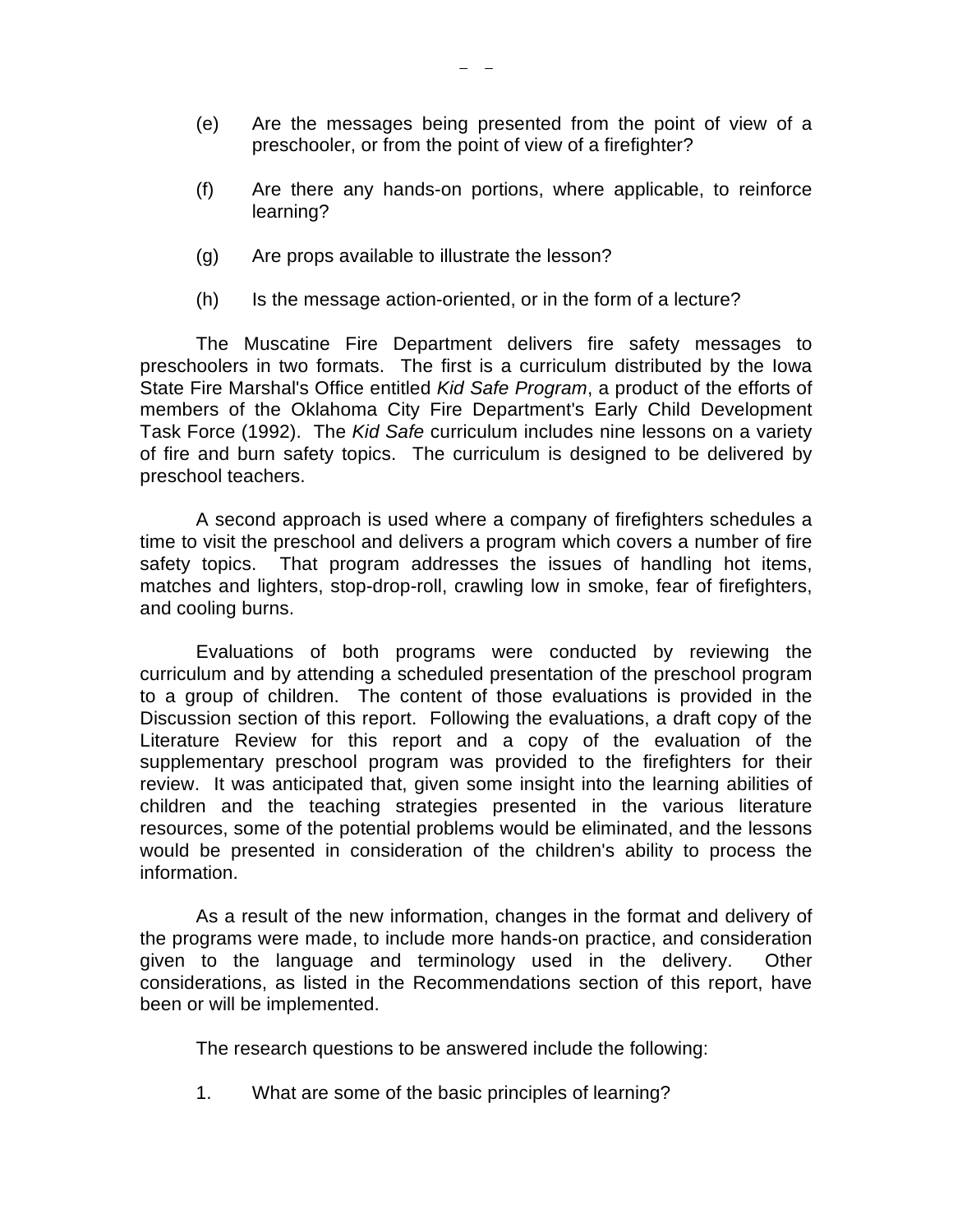- 2. What cognitive processes occur in children?
- 3. How are those processes different in children than adults?
- 4. What are some characteristics of fire safety lesson plans developed in consideration of the unique cognitive abilities of preschoolers?
- 5. How do current Muscatine Fire Department fire safety lessons for preschoolers fit those characterizations?

# **Project Limitations**

The limitations faced in this project included an inability to objectively measure the long-term learning of the students. Pretests and posttests provided in the curriculum portion of the program may indicate whether the lesson was effective in imparting information on those topics covered in the tests. However, while the information gathered in the Literature Review shows that using language and terminology consistent with their cognitive abilities is necessary, long-term, definitive, and controlled studies which are beyond the scope and time frame of this project would need to be conducted.

Another limitation was in the availability of current texts. The source of the texts on educational psychology was the local library. Traditionally, the texts are updated periodically, as they are used in college coursework. However, it is not the practice of public libraries to continually update this type of text, unless the information substantially changes. While the texts are somewhat dated, the information on Piaget's work, biological brain function, and their applications to this study would not appear to be affected by newer editions of those texts.

# **Definitions of Terms**

| Accommodation: | Internal information processing system, where our thinking<br>changes to match new information.                   |
|----------------|-------------------------------------------------------------------------------------------------------------------|
| Assimilation:  | Internal information processing system, where<br>new<br>information is made to fit what we already know.          |
| Axon:          | Information output fibers of the neuron.                                                                          |
| Cortex:        | The top layer of the brain, responsible for, among other<br>activities, reasoning, hearing, memory, and judgment. |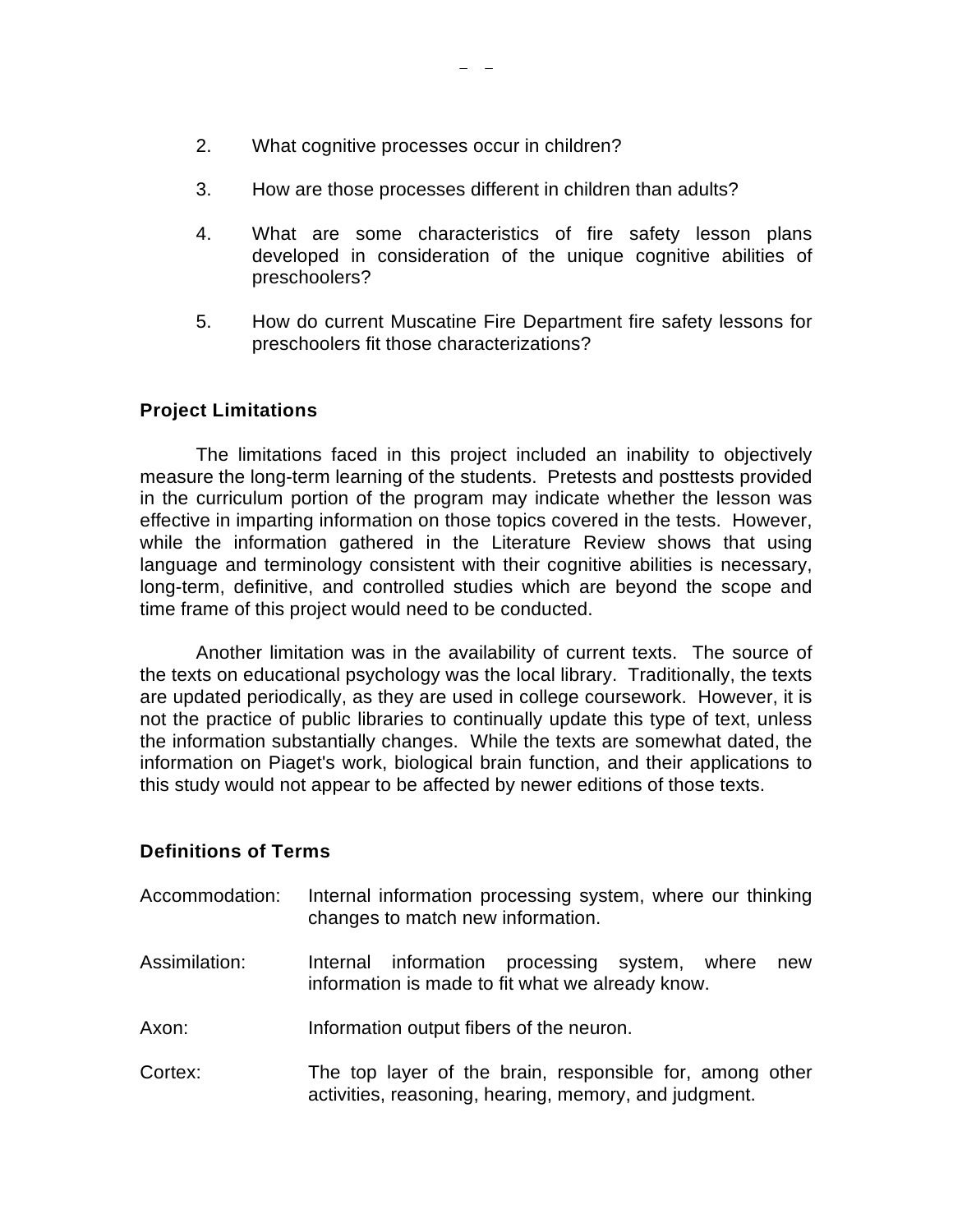- Dendrites: Information input fibers of the neuron.
- Equilibration: Internal information processing strategy, using assimilation and accommodation to make sense of new information received.
- Limbic system: Middle portion of the brain, and the seat of emotion and behavior.
- Myelination: Natural maturing process of the neuron, increasing the efficiency of the message-sending component.
- Neurons: Information transmitters of the brain (Appendix A).
- R-complex: The base of the brain, responsible for instinctive behaviors such as feeding, socialization, and territorial behaviors.
- Synaptic cleft: The area between the axonic fibers of one neuron and the dendrites of the next. Messages travel from neuron to neuron through this space.

# **RESULTS**

The results of the project included the development of criteria which was used to make an evaluation of existing fire prevention programs of the Muscatine Fire Department. Basic anatomy and physiology of brain structure and function were studied, in addition to learning strategies based upon the cognitive abilities of children. That research was the basis for development of the criteria on which the evaluations were made. The full context of the evaluations is contained in the Discussion section of this report.

# **Conclusions**

There is a clear need to consider the cognitive abilities of the audience when teaching fire safety, primarily in the case of young children. The language, terminology, concepts, methods, and delivery all play a part in determining the effectiveness of the message, including the long-term impact of the lesson. The research showed a need to change some portions of the preschool programs which are part of the Muscatine Fire Department's public education efforts.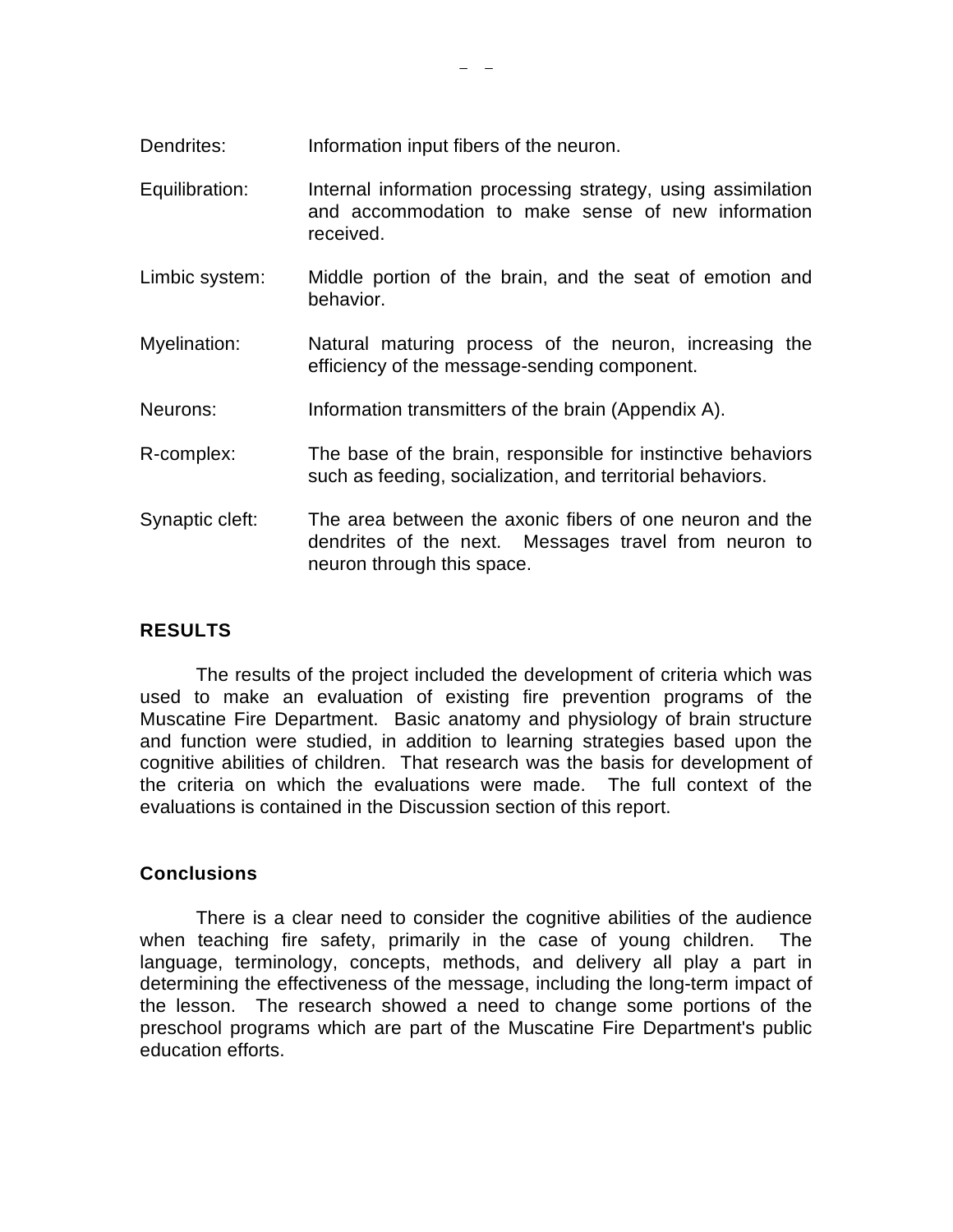In addition, the same consideration needs to be given to new programs, to include on-going evaluations, and training for those people responsible for delivery of the programs. Followup research will be necessary to address related concerns regarding older children at the elementary level who have their own unique needs and abilities.

The answers to the research questions are as follows:

1. What are some of the basic principles of learning?

According to Healy (1987), the human brain forms from about the third week after conception until about six months after birth. It forms in three distinct parts, including the r-complex, the limbic system, and the cortex (p. 13). The brain continues to develop after birth, through adolescence. The r-complex is responsible for instinctive behaviors such as feeding, socialization, and territorial behaviors. This area develops and matures first. That is followed by the maturation of the limbic system, which is the emotional seat of the brain. The last part of the brain to develop is the cortex. The last part of the cortex to develop fully is the portion responsible for reasoning, memory, and judgment (p. 30).

After birth, the brain goes through a maturation process where stimulation of the brain increases its ability to process information. As the brain is stimulated by thought processes, the child becomes capable of performing more complex mental and physical tasks. "The more work the brain does, the more it becomes capable of doing" (Healy, 1987, p. 19), progressing geometrically.

However, the brain can be overstimulated, and it then uses inappropriate or undeveloped areas to process information. Healy (1987) warns that there is an appropriate amount of stimulation, and that overstimulation can cause emotional pressures which inhibit the ability of the neurons, the information transmitters of the brain, to send or receive the desired signals (pp. 25, 26). Healy states

So, although we can certainly stimulate development of cell networks when they are ready, many aspects of this growth cannot be rushed.... It is possible to force skills by intensive instruction, but this may cause the child to use immature, inappropriate neural networks and distort the natural growth process.... Moreover, the pressure which surrounds such learning situations may leave permanent emotional debris. There is an order in which learning is programmed to take place; while it can be encouraged, it need not be forced (pp. 26-28).

Learning takes place when stimulation of the brain cells occurs in appropriate amounts and at appropriate times during the process of brain development.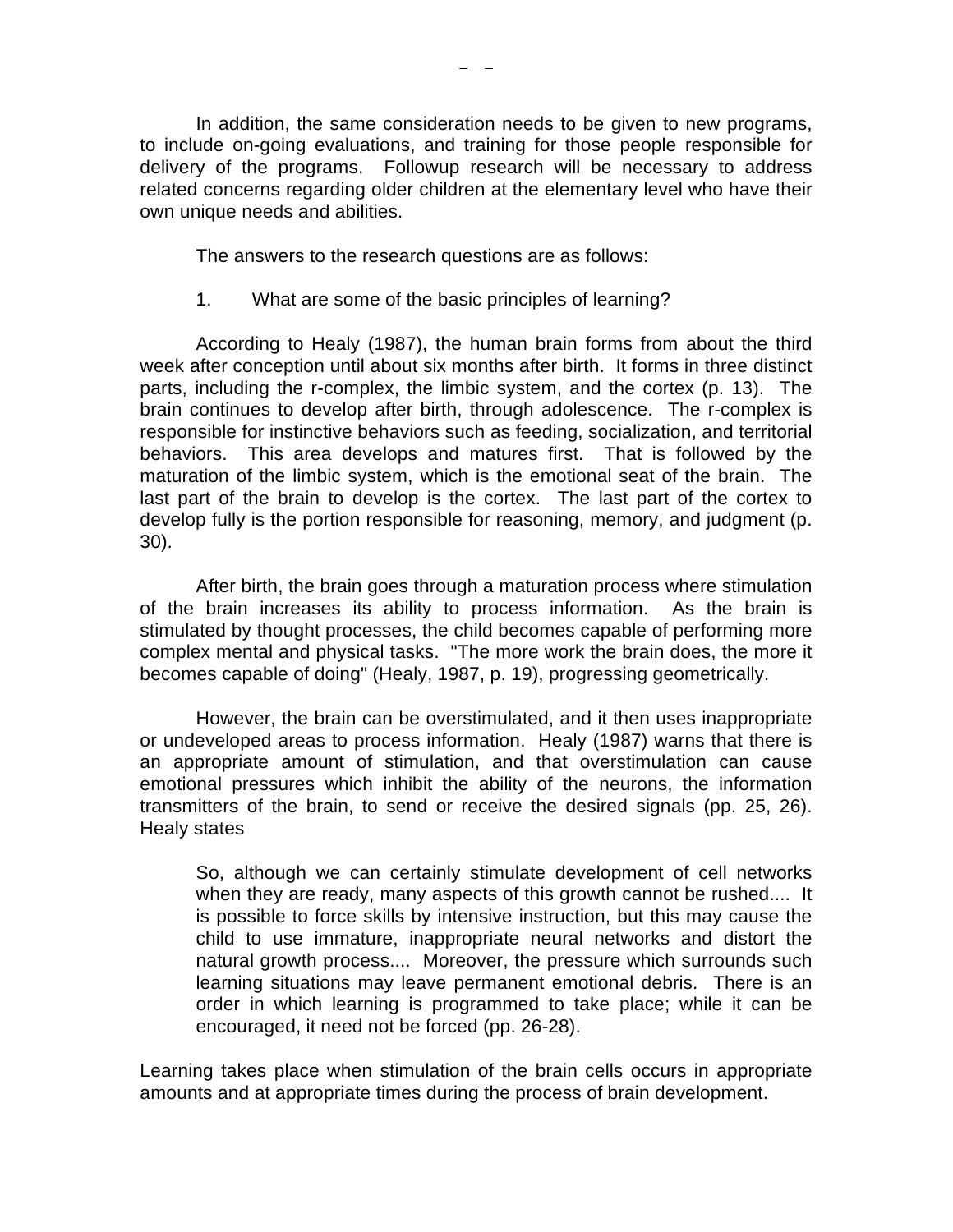#### 2. What cognitive processes occur in children?

While there are many theories and applications related to cognitive development, and how we process information, the literature review indicated that it was the theories of Jean Piaget that would have the greatest applications to this project. Piaget (1972/1973) defined basic principles of cognitive development from infancy through adulthood. His theories are held in high regard today, although many alternative theories abound.

Piaget (1972/1973) defined four distinct stages of development, including the sensorimotor stage (birth to approximately two years), preoperational stage (approximately two to seven years), concrete operations (approximately seven to eleven years), and formal operations (approximately eleven years and older). According to Piaget, the ages are approximate, depending upon the influence of several other factors, including biological maturation, social and physical environmental experiences, and an information processing mechanism he calls equilibration (Woolfolk, 1987).

Equilibration involves assimilation, which involves making new information fit with what we already know, and accommodation, which means that we change our thinking to fit the new information. In other words, we are constantly trying to make sense of the information we receive, either by comparing it to what we already know (assimilation), or changing our thinking to match the new information (accommodation) (Woolfolk, 1987, pp. 53, 54). This process continues as a person moves through the stages of development, each of which are marked by particular developmental characteristics.

3. How are those processes different in children than adults?

From a biological standpoint, information processing in young children begins in areas of the brain not well suited for complex thinking skills. As the child grows and matures, so do the areas of the brain that ultimately will become the information processing centers which are responsible for rational, abstract thought, in the cortex (Healy, 1987).

There are two primary differences between adults and children regarding their cognitive abilities. The first is environmental. Adults simply have more experiences on which to equilibrate new information. While adults are presented with new information on an ongoing basis, any particular new piece of information is a proportionately smaller part of an adult's knowledge base. Secondly, by virtue of years of physical development, with mature neural pathways established, the portions of the brain responsible for rational and abstract thinking have taken over those processes (Healy, 1987).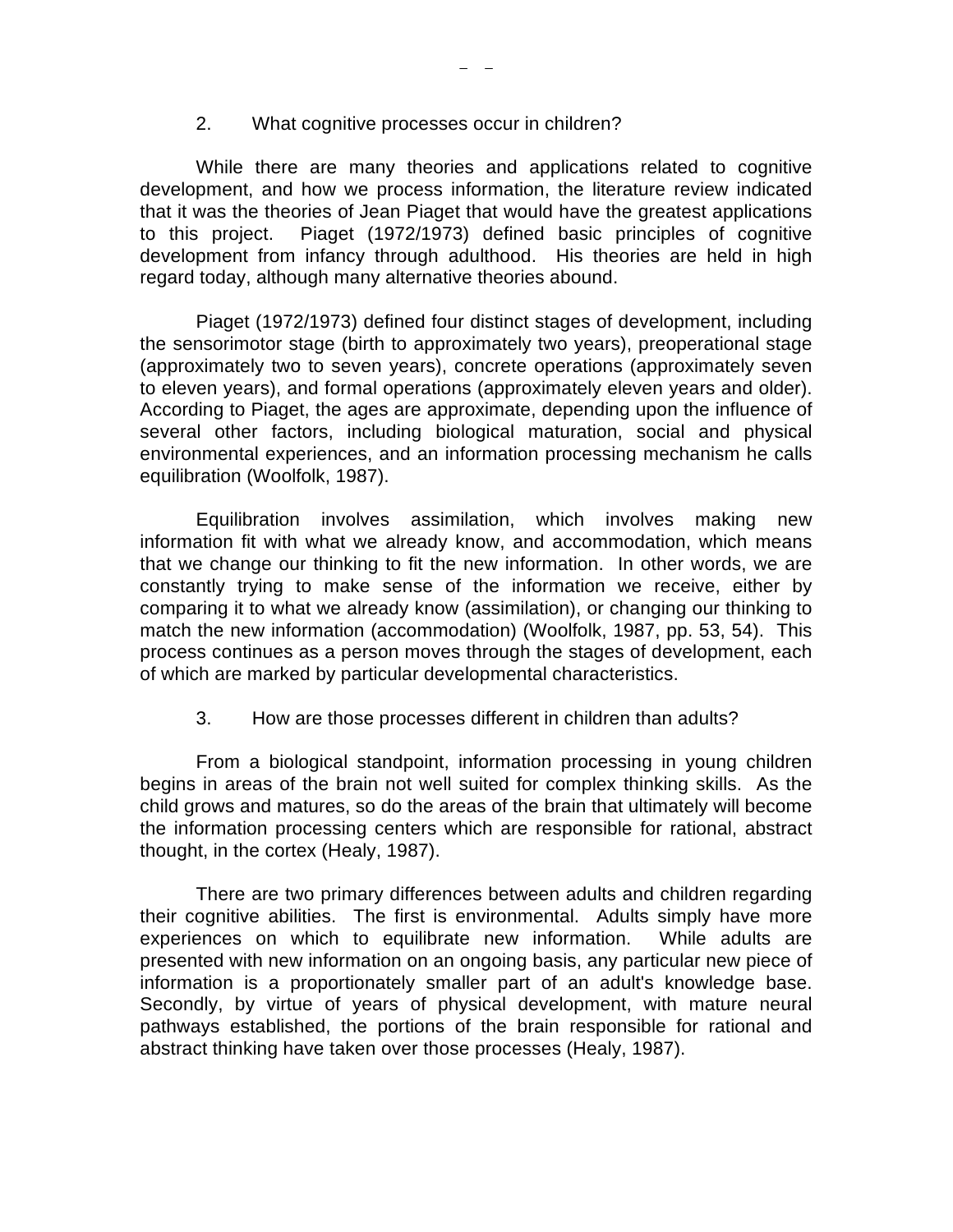4. What are some characteristics of fire safety lesson plans developed in consideration of the unique cognitive abilities of preschoolers?

The Literature Review revealed a number of general teaching strategies, which were applied specifically to create a list of fire safety lesson plan evaluation questions. Those included the following:

- (a) What words are used that might not be considered household words for preschoolers (i.e., fire service jargon)?
- (b) What words are used that might have more than one clear meaning to a preschooler?
- (c) Are the messages likely to build on prior knowledge or past experiences of the average preschooler?
- (d) What conceptual pictures are the children expected to form in their minds, and how might those concepts be formulated in a child's mind, which are inconsistent with the presenter's intent?
- (e) Are the messages being presented from the point of view of a preschooler, or from the point of view of a firefighter?
- (f) Are there any hands-on portions, where applicable, to reinforce learning?
- (g) Are props available to illustrate the lesson?
- (h) Is the message action-oriented, or in the form of a lecture?

Those questions define the parameters of teaching preschool children fire safety. They address issues of language, terminology, past experiences of the students, perspective, hands-on learning, and visual impact.

5. How do current Muscatine Fire Department fire safety lessons for preschoolers fit those characterizations?

The results of the project showed that a number of areas of concern needed to be addressed, both in the written curriculum provided to the preschool teachers and in the firefighters' presentations. Evaluations of the programs led to revisions in language and terminology, with some additions to enhance visual impact and hands-on involvement by the students. Changes in the format and delivery of the programs were made, to include more hands-on practice, and consideration given to the language and terminology used in the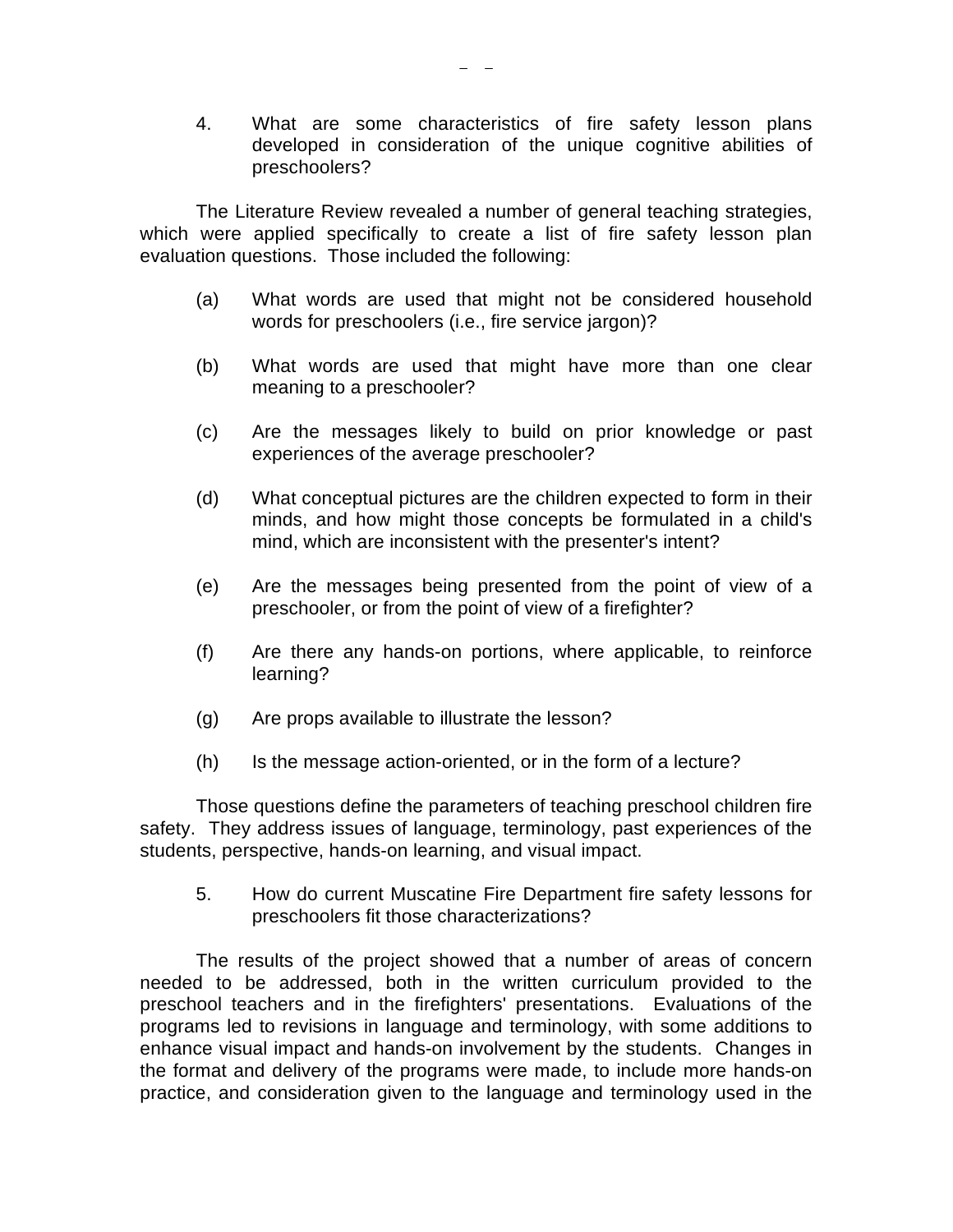delivery. Other considerations, as listed in the Recommendations section of this report have been or will be implemented.

### **DISCUSSION**

The results of the study showed that there are distinct differences between adults and children in terms of the ways in which they learn to communicate. Experts in the fields of educational psychology, biology, and human growth and development have conducted extensive research in the broad spectrum of subjects which are covered under the blanket topic of learning.

The published results of some of that research established the background for this project, which included an analysis of current fire safety programs of the Muscatine Fire Department. The basis for performing that analysis was that, as a result of the biological and developmental differences between adults and children, strategies for teaching children must coincide with their unique cognitive abilities.

### **Evaluation**

When measured against the criteria listed in the Procedures section, an evaluation of the *Kid Safe Program* (Oklahoma City Fire Department Child Care Development Task Force [OCFD], 1992) revealed the following concerns:

Lesson 1 - Hot and Cold Objects. In this lesson, a number of hot and cold objects are identified by drawings. One of the points in the teaching outline states

Show the picture of the object and point to the wavy lines. Stress that wavy lines mean that something is hot. If the lines show steam or smoke, explain that steam is a sign that something is hot. Ask the student what the wavy line means (OCFD, 1992, p. L1-6).

*Wavy* is a word that, if unknown to the students, can probably be explained in the lesson. However, it may be beyond the ability of the preschooler to correlate wavy lines on a piece of paper to heat emanating off of an actual object. Adults rely on past experience with seeing waves of heat off of particular objects, but they are not always visible, and the concept may be beyond the reasoning abilities of these children.

In addition, the concept of *steam* may prove to be confusing. The experience of children with steam-like matter includes auto exhaust, clouds, chimney smoke, etc. The danger here may be that, while incorrectly associating all steam-like discharges as hot, and not to be touched may not be a great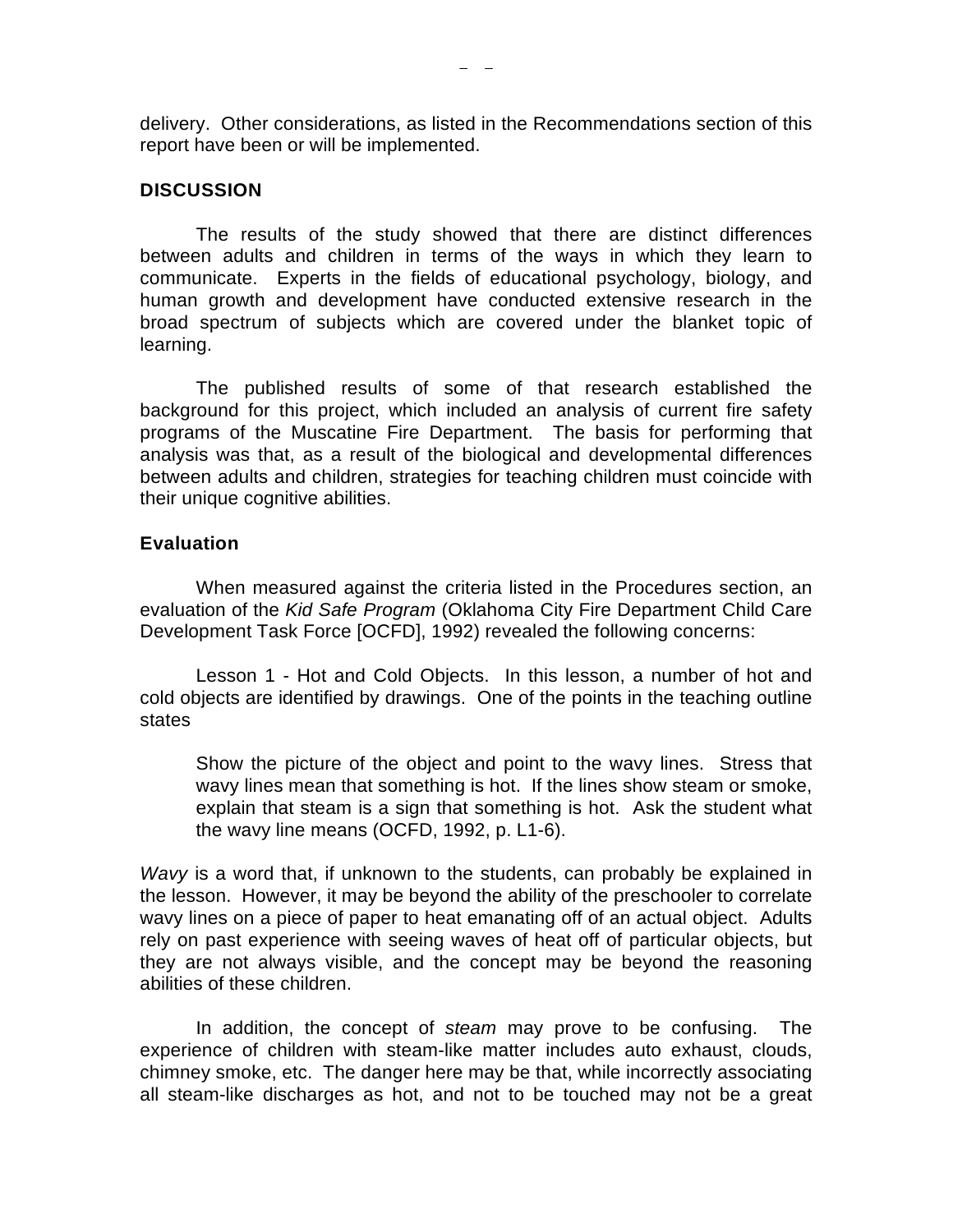problem, the message may inadvertently come across as, "All things that are hot have steam or wavy lines coming from them." One aspect of this misconception is dealt with later in the lesson where it says, "Steam doesn't always come from a hot pot or pan, so you can't always see that it will burn you. Only grown-ups should handle pots and pans" (OCFD, 1992, p. L1-8). However, this message may be, in the mind of a preschooler, somewhat counter to what had earlier been presented. In the end, while the child tries to assimilate or accommodate the message, there is no firm conclusion to be drawn when differentiating between steam and heat.

Lesson 1 also includes the terms, "electric iron," "portable heater," "coffee cup," and "cooking pan" (OCFD, 1992). Clearly, labeling the items themselves is necessary, but the words *electric, portable, coffee,* and *cooking* may be burdensome to a preschooler trying to assimilate the terms to items they are already familiar with.

Another example is part of the lesson regarding coffee cups, where it says

When steam comes from the cup, the drink inside the cup is hot. A little child can get burned if the cup spills over. You should tell a grown up to please cool down the liquid before you pick up the cup (OCFD, 1992, p. L1-7).

If presented like that, the teacher is assuming that the child considers him/herself a little child, and that the child understands the concept of "cool the liquid." Making the information meaningful to the student may involve removing the third-person connotation, and changing or defining *liquid*.

The strengths of the material include the drawings that show hot things and cold things. The Muscatine firefighters went out and purchased, from a second-hand store, a representative sample of items such as irons, curling irons, and hair dryers for use in classrooms while teaching this lesson.

Lesson 2 - Matches and Lighters. The lesson includes showing the children examples of different kinds of matches and lighters. The appropriate uses of matches and lighters are illustrated in pictures shown to the children. The concerns that appeared included an activity where the children are asked, "Who has seen grown-ups strike a match? Stand up and 'pretend' [sic] show us how they do it" (OCFD, 1992, p. L2-6). The activity may give mixed messages to the children. Some of the lessons include pretending to perform correct actions in the event of a fire, or in case of a burn injury. In this case, they are asked to perform a prohibited action: lighting a match. Separating appropriate actions from bad actions, after practicing both, may be difficult for the child to accomplish, mentally, at some point in the future.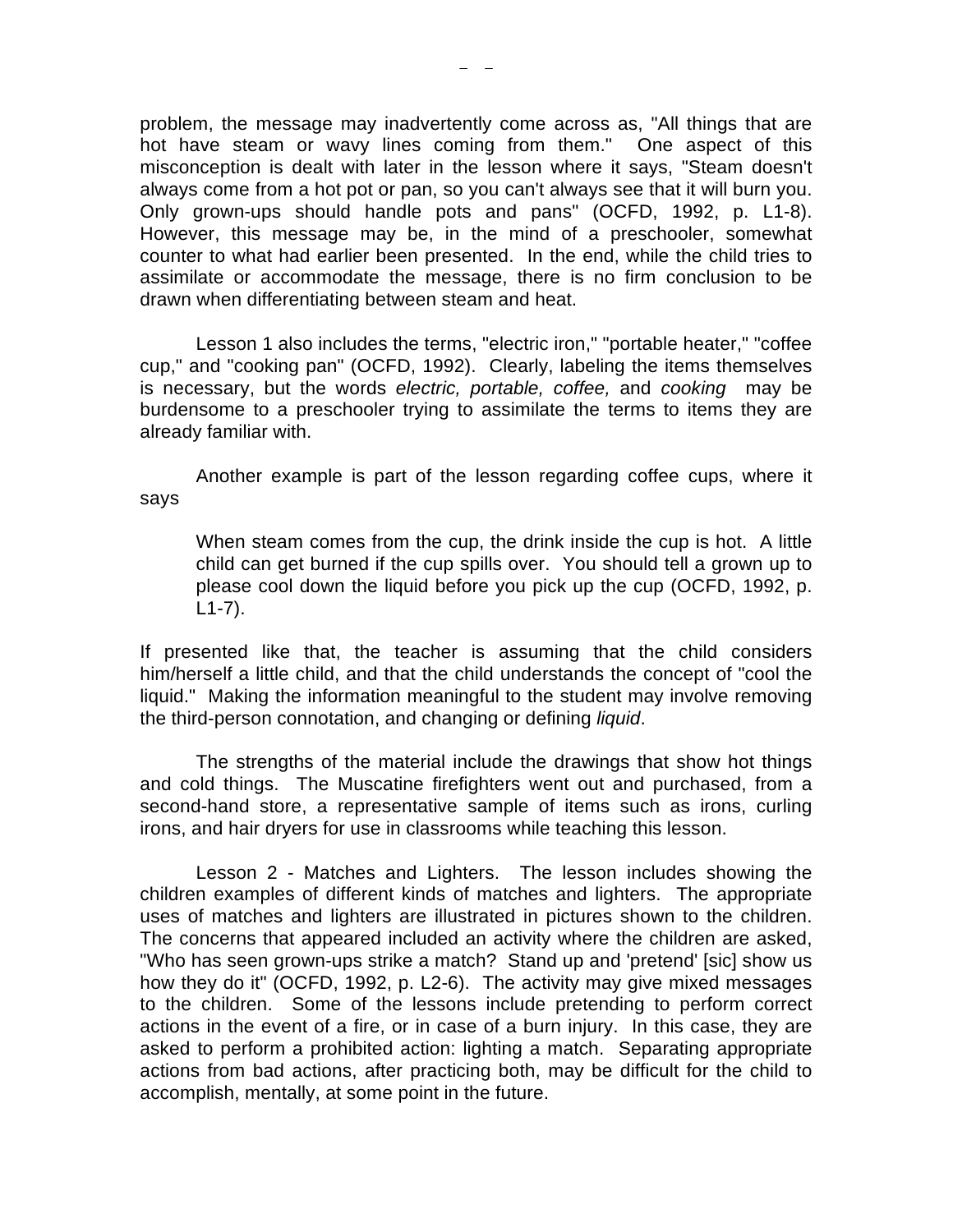One other concern, in the area of terminology, is a question given to the children, "What bad accidents could happen?" (OCFD, 1992, p. L2-8). While *accident* is a relatively simple word, it is one that can have a broad connotation, even for adults. Accident is related to intent, and in the area of fire safety, a child may intend to light the match, but not to set the closet on fire. The child may intend to burn the leaves, but not the garage. The point is that even where a good understanding of the word accident exists, the concept of where intent ends and an accident begins may be conceptually difficult for a child. A better way may be to avoid the potential for misunderstanding by replacing the phrase *bad accident* with the word *problems*.

Lesson 4 - Stop, Drop, and Roll. The concept of burning clothes is presented with slight modifications of terminology, including, "...clothes catch on fire" (OCFD, 1992, p. L4-2), and "...clothes catch fire" (p. L4-14). Children at this age also catch cold, catch balls, and catch up to parents who walk faster, so the concept of clothes catching something may be confusing. The demonstration of the stop, drop, and roll response is accomplished while using a red felt flame to attach to a student's clothing. That visual aid would seem to clear up any potential conceptual problems, but it should be a integral part of any references to clothes catching fire or catching on fire.

Lesson 5 - Good Fires and Bad Fires. Points are stressed in the beginning of this lesson, from previous lessons, regarding playing with matches and burning clothes. The context of the lesson shows good fires as those that are used for heating and cooking, or candles. Bad fires include those that are out of control, destroying property. In addition, the lesson shows that bad fires occur from, as examples, standing too close to a heater or playing with matches (OCFD, 1992).

The concern here is that the extremes of good and bad are portrayed, without presenting the inherent bad of good fires. In other words, it may appear that, as with the accident issue earlier, the intent defines whether fires are good or bad, rather than identifying all fires as very dangerous. In the absence of that, a child may believe that while playing with matches is wrong, a lit candle is a good fire, and good things are, simply, good. The erroneous concept, that bad things hurt us and good things don't, may be inadvertently supported without additional information provided to help the children sort this paradox out in their minds.

The written program is intended to be delivered by preschool teachers. As a supplement to that program, firefighters schedule times to present a fire safety program to the children. It consists of a multi-message program covering the topics of *hot and cold, matches and lighters, stop-drop-roll, crawl in smoke, don't be afraid of firefighters, and cool a burn.*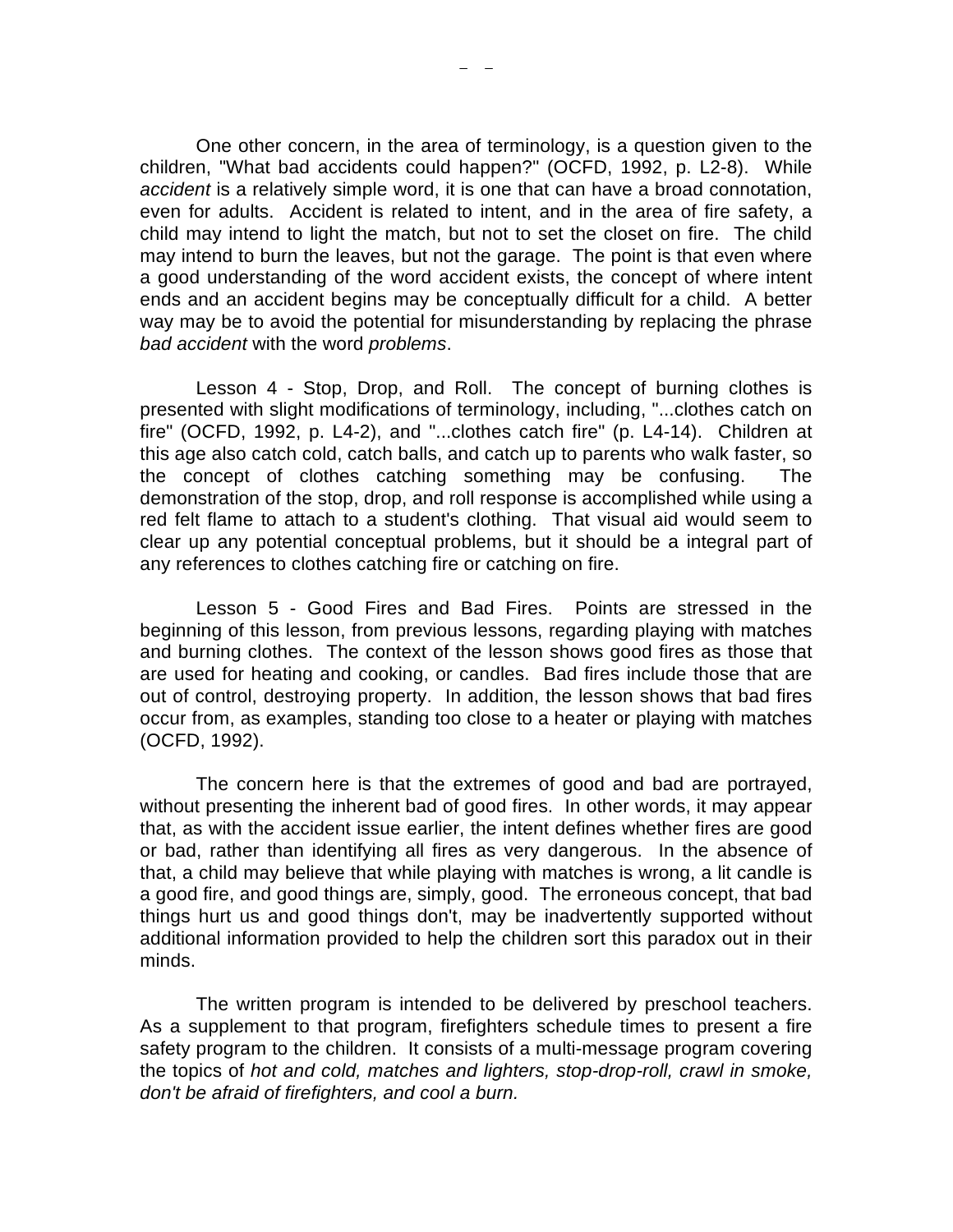In addition to the evaluation of the *Kid Safe Program*, the presentation of the firefighter's supplemental program was evaluated, measured against the same criteria.

An evaluation of the program was conducted as it was being delivered to a group of a dozen preschoolers. The delivery of the program was well received by the children. The program in Muscatine is supplemented by the use of a robotic fire truck. A firefighter, hidden in a nearby mock-up of a firehouse, is able to communicate through the fire truck while hearing their responses, including the ability to control lights, the siren, and a cassette player, which plays prerecorded fire safety songs.

Concern about the program and its delivery is limited to language and terminology issues. A list of words used in the presentation, without supporting definitions or clarification, included the following: *electricity, microwave, tattletale, hero, accidents, special gear, bunker pants, bunker coat, good air, air pack, clothes on fire,* and *smoke detectors*. Two phrases used were, "There's a lot of heat and a lot of smoke, and that's why we wear our air pack," and "Everything I have is called bunkers."

A great deal of new information was introduced to the children. As many as six new concepts were presented. In that regard, the use of a dozen new, undefined word or phrases may have served to complicate and undermine the intended messages.

The bulk of the program was very well done, and well received by the audience. The stop-drop-roll segment included practice by a couple of child volunteers, and the firefighters showed actual matches and lighters to be sure the children knew what was being referred to.

#### **Interpretation**

An interpretation of the results of the study has applications across the board in fire service education. Firefighters may not necessarily view themselves in the role of a formal educator, with the associated considerations given to delivery and context of message. It is fairly well understood that a group of preschoolers is a different audience than a group of adults, and a change in communication style is appropriate. However, the need to understand the cognitive abilities of the students is critical for program success. That is particularly true for the age group which was the focus of this study, preschoolers.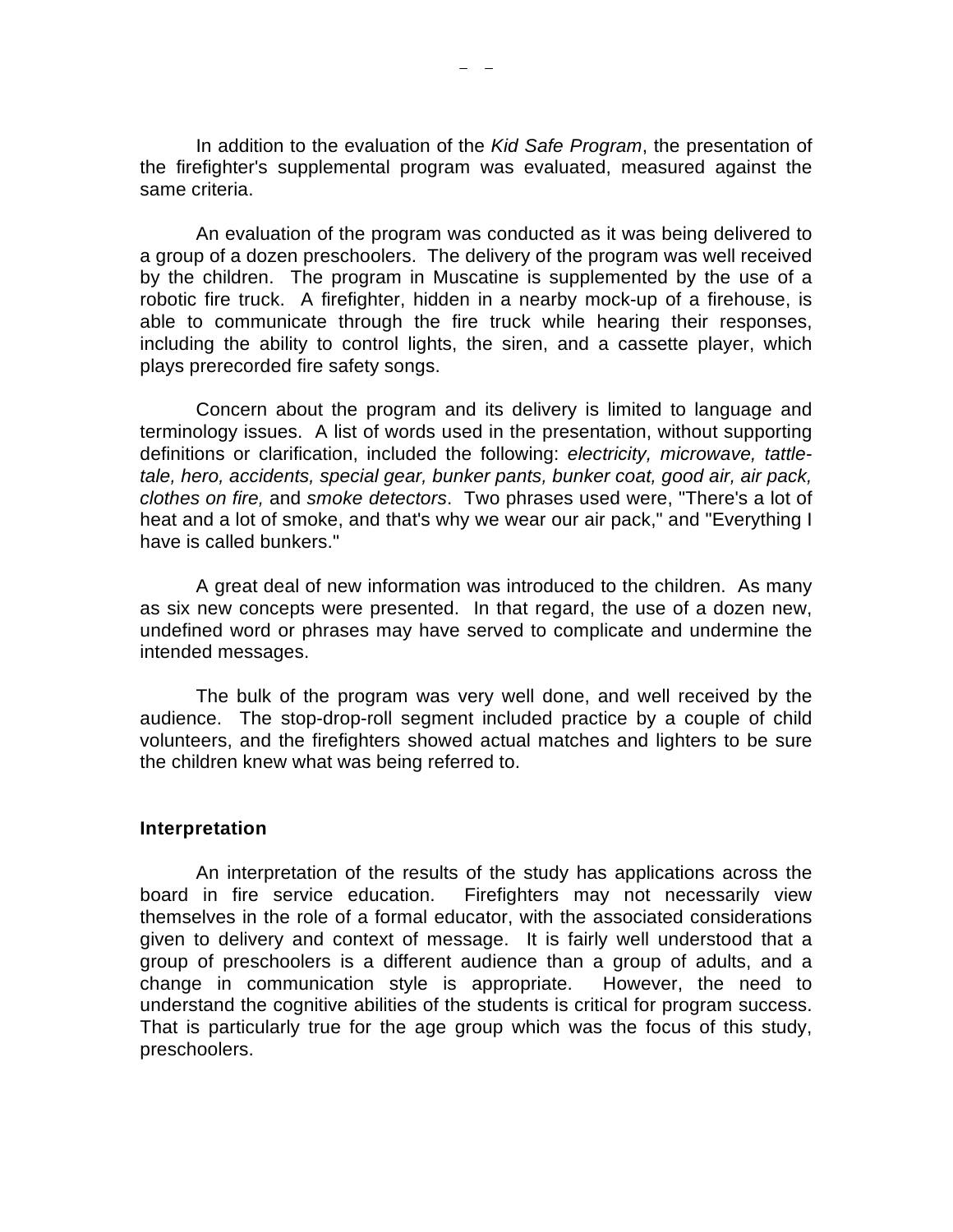Fire service educators should not take the opportunities to teach fire safety to children of any age for granted. Fire safety is one very small part of a child's education, and for that reason, the lessons they receive must be as effective as possible, if there is to be any lasting impact. The study showed that it involves more than just using simpler words. The lessons need to be planned with a view toward the concepts the children are expected to form, the meanings they may attach to our words, how their perspectives may differ from ours, and how to add visual impact to the message, among other considerations.

In addition, beyond the lesson planning, the same considerations need to be given when delivering the information to the children. In the case of the Muscatine Fire Department, the messages are not delivered off of a script. They are presented from memory after practicing the prepared lesson. That type of delivery lends itself to ad-libbing, opening the door for inappropriate terminology or concepts. An understanding by the presenters of the elements of learning and cognitive development would serve to prevent that type of problem.

#### **Implications**

The immediate implications of the project were to evaluate the current preschool programs in use at the Muscatine Fire Department. Some potential problems were identified, and corrective action was taken. All future preschool programs will be evaluated on the basis of the conclusions drawn as a result of this project.

The longer term implications involve expansion of research into age groups not covered in this report. The resources cited in the literature review developed the issues further, through subsequent age groups. Followup research will be conducted to arrive at teaching strategies and evaluation tools for older children. The Muscatine Fire Department currently conducts the same types of public education for children in Kindergarten through Grade 5. The goal of maximized fire safety education effectiveness applies to these children as well.

A broader perspective may be applied to all public education. The tendency to use fire service jargon applies in all situations. Even when dealing with educated, rational adults, the use of unfamiliar terminology or concepts will likely leave people confused.

Fire safety does not need to be complicated to be effective. In fact, just the opposite is true. The need to make the messages understandable in order to have a positive impact transcends age groupings. Attention to detail, in terms of message and delivery, is certainly more critical where young children are involved, but that principle must not be lost on any of our audiences.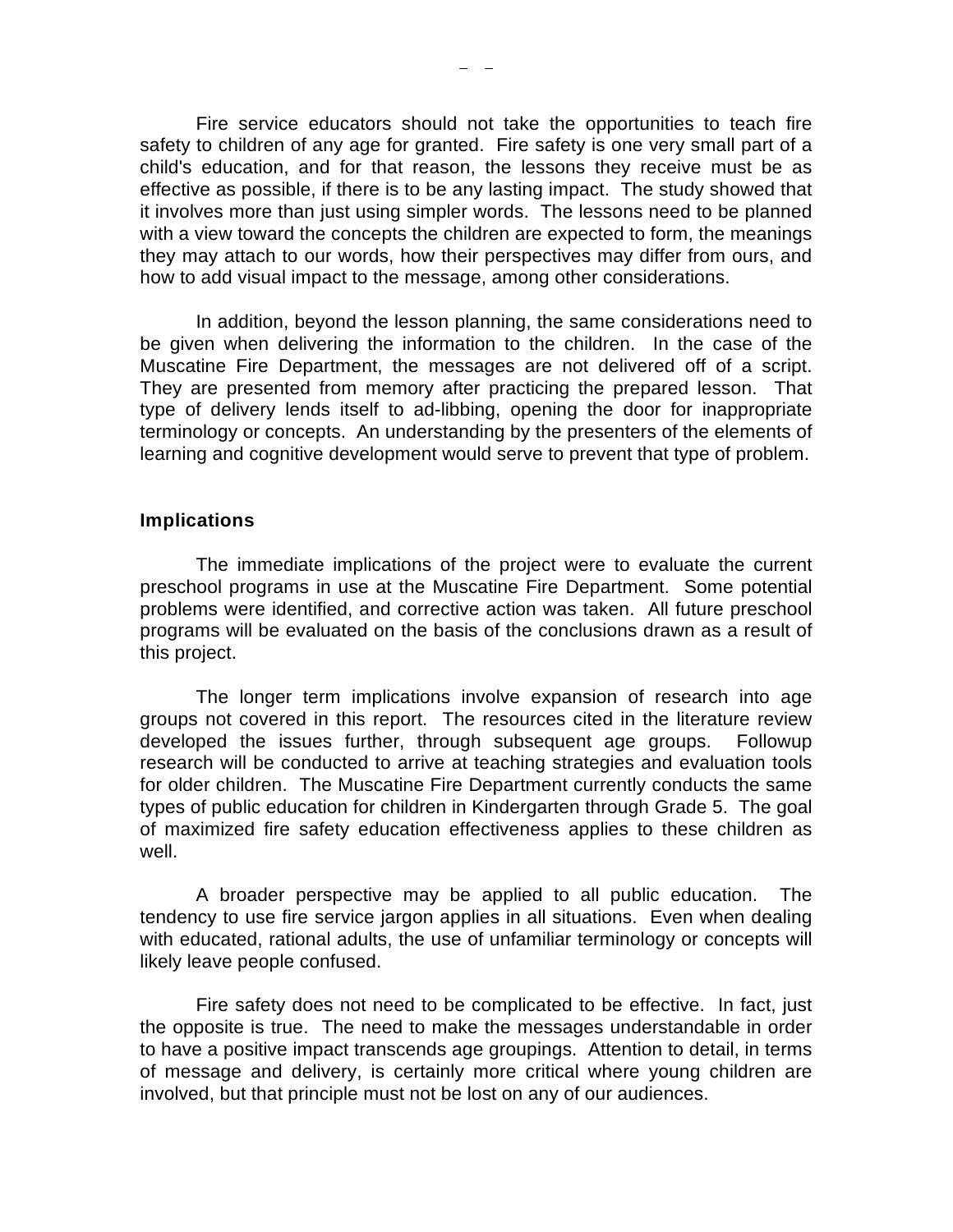### **RECOMMENDATIONS**

The recommendations made as a result of this project include the following:

- 1. Implement a preschool fire safety program, if none exists. Preschool children represent a high-risk group in terms of their involvement with fires. They are more difficult to access, but they suffer disproportionately from the ravages of fire.
- 2. Consider the cognitive abilities of preschoolers when developing lesson plans and presentations. The issues of language, terminology, past experiences of the students, perspective, handson learning, and visual impact, among others, need to be considered.
- 3. Train fire service educators in the area of cognitive development, related to the age of the audience. Age-appropriate lesson plans are no better than their delivery. Firefighters and others responsible for the presentations need to recognize their roles in making the messages meaningful for the students. A basic understanding of how their words and actions are interpreted by the students will do much to assure that the message is not lost in the interpretation by the children. The same principle applies to the presentation of information to adults. As new personnel are added to the team, it is important that they receive the same training.
- 4. Evaluate current preschool fire safety lessons against the same criteria by which new material will be developed. Evaluation of existing programs should be an on-going activity. Slight modifications of material as time goes by opens the door for inappropriate message delivery to occur.
- 5. Conduct additional research into the needs and abilities of the next age group of children, through elementary school. This group has its own cognitive development characterizations which need to be considered.